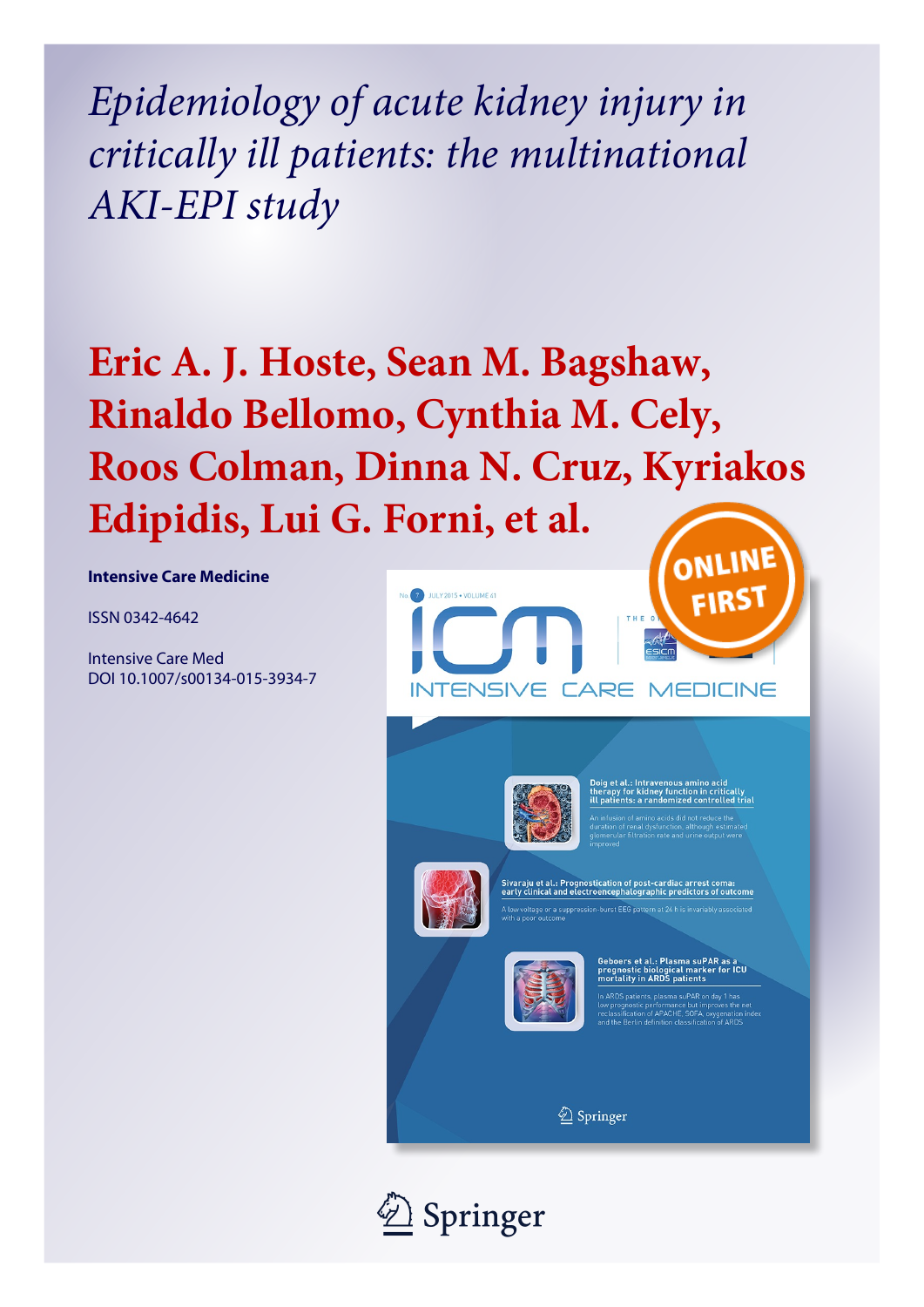**Your article is protected by copyright and all rights are held exclusively by Springer-Verlag Berlin Heidelberg and ESICM. This e-offprint is for personal use only and shall not be selfarchived in electronic repositories. If you wish to self-archive your article, please use the accepted manuscript version for posting on your own website. You may further deposit the accepted manuscript version in any repository, provided it is only made publicly available 12 months after official publication or later and provided acknowledgement is given to the original source of publication and a link is inserted to the published article on Springer's website. The link must be accompanied by the following text: "The final publication is available at link.springer.com".**

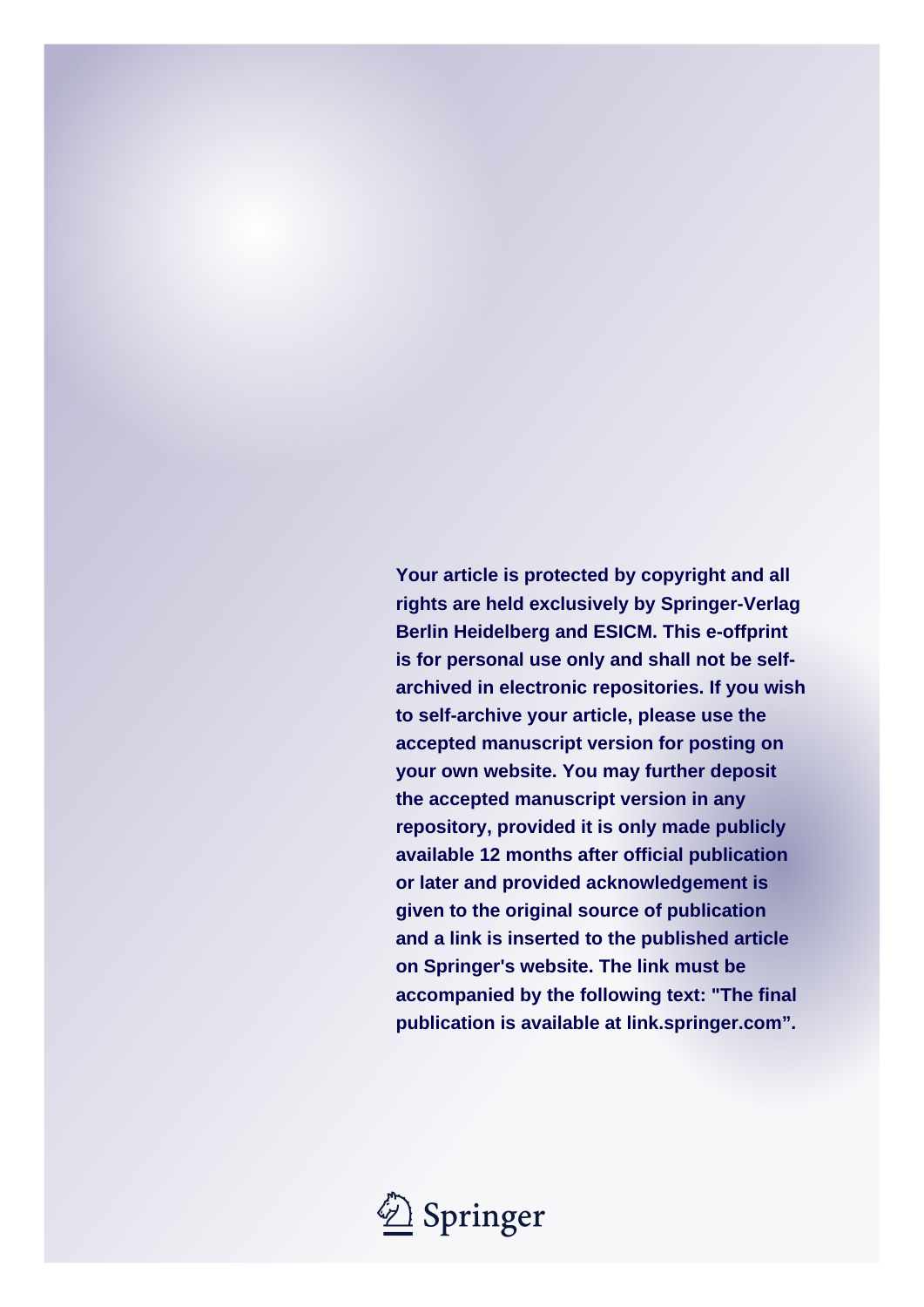SEVEN-DAY PROFILE PUBLICATION



Eric A. J. Hoste Sean M. Bagshaw Rinaldo Bellomo Cynthia M. Cely Roos Colman Dinna N. Cruz Kyriakos Edipidis Lui G. Forni Charles D. Gomersall Deepak Govil Patrick M. Honoré Olivier Joannes-Boyau Michael Joannidis Anna-Maija Korhonen Athina Lavrentieva Ravindra L. Mehta Paul Palevsky Eric Roessler Claudio Ronco Shigehiko Uchino Jorge A. Vazquez Erick Vidal Andrade Steve Webb John A. Kellum

Received: 19 February 2015 Accepted: 17 June 2015

- Springer-Verlag Berlin Heidelberg and ESICM 2015

For The AKI-EPI Study Group (members are listed in the ''Acknowledgments'' section).

Take-home message: In this first multinational cross-sectional study on the epidemiology of AKI in ICU patients using the complete KDIGO criteria. AKI occurred in more than half of ICU patients and was associated with mortality and worse renal function. Adjusted risks for mortality were similar across different continents and regions.

Electronic supplementary material The online version of this article (doi:[10.1007/s00134-015-3934-7](http://dx.doi.org/10.1007/s00134-015-3934-7)) contains supplementary material, which is available to authorized users.

E. A. J. Hoste  $(\boxtimes)$ Department of Intensive Care Medicine, Ghent University Hospital, Ghent University, De Pintelaan 185, 9000 Ghent, Belgium e-mail: eric.hoste@ugent.be Tel.: +32-9-3322775

E. A. J. Hoste Research Foundation-Flanders, Brussels, Belgium

E. A. J. Hoste - J. A. Kellum The Clinical Research, Investigation, and Systems Modelling of Acute Illness (CRISMA) Laboratory, Department of Critical Care Medicine, University of Pittsburgh, School of Medicine, Pittsburgh, PA, USA

S. M. Bagshaw Division of Critical Care Medicine, Faculty of Medicine and Dentistry, University of Alberta, Edmonton, AB, Canada

R. Bellomo Department of Intensive Care, Austin Hospital, Heidelberg, Melbourne, Australia

C. M. Cely Division of Pulmonary, Critical Care, and Sleep Medicine, University of Miami Miller School of Medicine, Miami, FL, USA

R. Colman Department of Public Health, Ghent University, Ghent, Belgium

#### D. N. Cruz Division of Nephrology-Hypertension, Department of Medicine, University of

California San Diego, San Diego, CA, USA

K. Edipidis Hygeia Medical Center, Athens, Greece

L. G. Forni

Epidemiology of acute kidney injury in critically

ill patients: the multinational AKI-EPI study

Department of Intensive Care Medicine and Surrey Peri-operative Anaesthesia Critical Care Research Group (SPACeR), Royal Surrey County Hospital NHS Foundation Trust, Faculty of Health and Medical Science, University of Surrey, Stag Hill, Guildford, Surrey GU2 7TE, UK

C. D. Gomersall Department of Anaesthesia and Intensive Care, Prince of Wales Hospital, The Chinese University of Hong Kong, Hong Kong, China

D. Govil Institute of Critical Care and Anesthesia, Medanta-The Medicity, Gurgaon, India

P. M. Honoré Intensive Care Department, Universitair Ziekenhuis Brussel, VUB University, Brussels, Belgium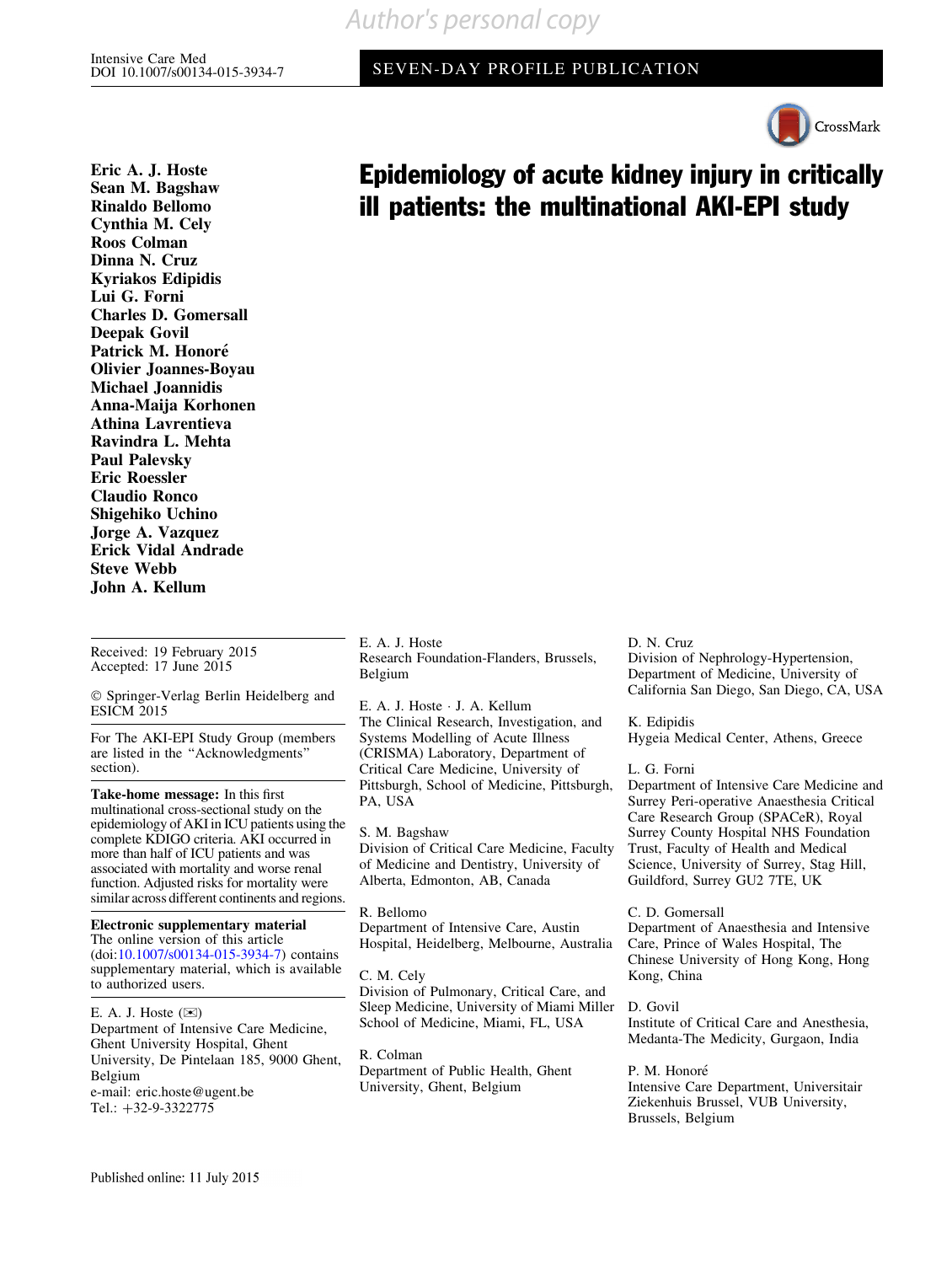#### O. Joannes-Boyau

Service d'Anesthésie-Réanimation 2, Centre Hospitalier Universitaire (CHU) de Bordeaux, 33000 Bordeaux, France

#### M. Joannidis

Division of Intensive Care and Emergency Medicine, Department of Internal Medicine, Medical University Innsbruck, Innsbruck, Austria

#### A.-M. Korhonen

Intensive Care Unit, Division of Anaesthesia and Intensive Care Medicine, Department of Surgery, Meilahti University Hospital Central Hospital, Helsinki, Finland

A.-M. Korhonen Department of Clinical Sciences, University of Helsinki, Helsinki, Finland

#### A. Lavrentieva

Burn ICU, Papanikolaou General Hospital, Thessaloniki, Greece

#### R. L. Mehta

Department of Medicine, UCSD Medical Center, University of California San Diego, San Diego, CA, USA

P. Palevsky Renal Section, VA Pittsburgh Healthcare System, Pittsburgh, PA, USA

## P. Palevsky

Renal-Electrolyte Division, Department of Medicine, University of Pittsburgh School of Medicine, Pittsburgh, PA, USA

P. Palevsky - J. A. Kellum Center for Critical Care Nephrology, Department of Critical Care Medicine, University of Pittsburgh, School of Medicine, 3550 Terrace Street, Pittsburgh, PA 15213, USA

## E. Roessler

Department of Nephrology, Faculty of Medicine, Pontificia Universidad Catolica de Chile, Santiago, Chile

# Introduction

Over the past decades there was an increasing incidence of acute kidney injury (AKI), and given the adverse outcomes especially in the long term, AKI is now a growing concern for health care worldwide [\[1,](#page-12-0) [2\]](#page-12-0). AKI is a frequent complication in patients admitted to the intensive care unit (ICU) and is associated with adverse outcomes including increased length of ICU and hospital

#### C. Ronco

Department of Nephrology, Dialysis, and Transplantation, International Renal Research Institute, San Bortolo Hospital, Vicenza, Italy

## S. Uchino

Intensive Care Unit, Department of Anesthesiology, The Jikei University School of Medicine, Tokyo, Japan

## J. A. Vazquez

Department of Critical Care Medicine, Clinica Modelo de Lanus, Buenos Aires, Argentina

E. Vidal Andrade Department of Critical Care Medicine, Hospital Angeles Lomas, Mexico City, Mexico

#### S. Webb Department of Critical Care Medicine, University of Western Australia and Royal Perth Hospital, Perth, Australia

Abstract Purpose: Current reports on acute kidney injury (AKI) in the intensive care unit (ICU) show wide variation in occurrence rate and are limited by study biases such as use of incomplete AKI definition, selected cohorts, or retrospective design. Our aim was to prospectively investigate the occurrence and outcomes of AKI in ICU patients. Methods: The Acute Kidney Injury–Epidemiologic Prospective Investigation (AKI-EPI) study was an international cross-sectional study performed in 97 centers on patients during the first week of ICU admission. We measured AKI by Kidney Disease: Improving Global Outcomes (KDIGO) criteria, and outcomes at hospital discharge. Results: A total

of 1032 ICU patients out of 1802 [57.3 %; 95 % confidence interval (CI) 55.0–59.6] had AKI. Increasing AKI severity was associated with hospital mortality when adjusted for other variables; odds ratio of stage  $1 = 1.679$  (95 % CI 0.890–3.169;  $p = 0.109$ ), stage  $2 = 2.945$  (95 % CI 1.382–6.276;  $p = 0.005$ ), and stage  $3 = 6.884$  (95 % CI) 3.876–12.228;  $p < 0.001$ ). Risk-adjusted rates of AKI and mortality were similar across the world. Patients developing AKI had worse kidney function at hospital discharge with estimated glomerular filtration rate less than 60 mL/min/1.73 m<sup>2</sup> in 47.7 % (95 % CI 43.6–51.7) versus 14.8 % (95 % CI 11.9–18.2) in those without AKI,  $p < 0.001$ . Conclusions: This is the first multinational cross-sectional study on the epidemiology of AKI in ICU patients using the complete KDIGO criteria. We found that AKI occurred in more than half of ICU patients. Increasing AKI severity was associated with increased mortality, and AKI patients had worse renal function at the time of hospital discharge. Adjusted risks for AKI and mortality were similar across different continents and regions.

Keywords Acute kidney injury . Critically ill - Renal replacement therapy  $\cdot$ Epidemiology · Kidney function · Hospital mortality

stay, development of chronic kidney disease (CKD), and increased short- and long-term mortality risk [[3–6\]](#page-12-0).

Since the publication of the RIFLE consensus classification for AKI, and the modifications by the Acute Kidney Injury Network (AKIN), and Kidney Disease: Improving Global Outcomes (KDIGO), these definitions have been used in the majority of studies reporting on AKI [[7](#page-12-0)[–9](#page-13-0)]. Establishing an accurate event rate for AKI is important for health policy, quality initiatives, and for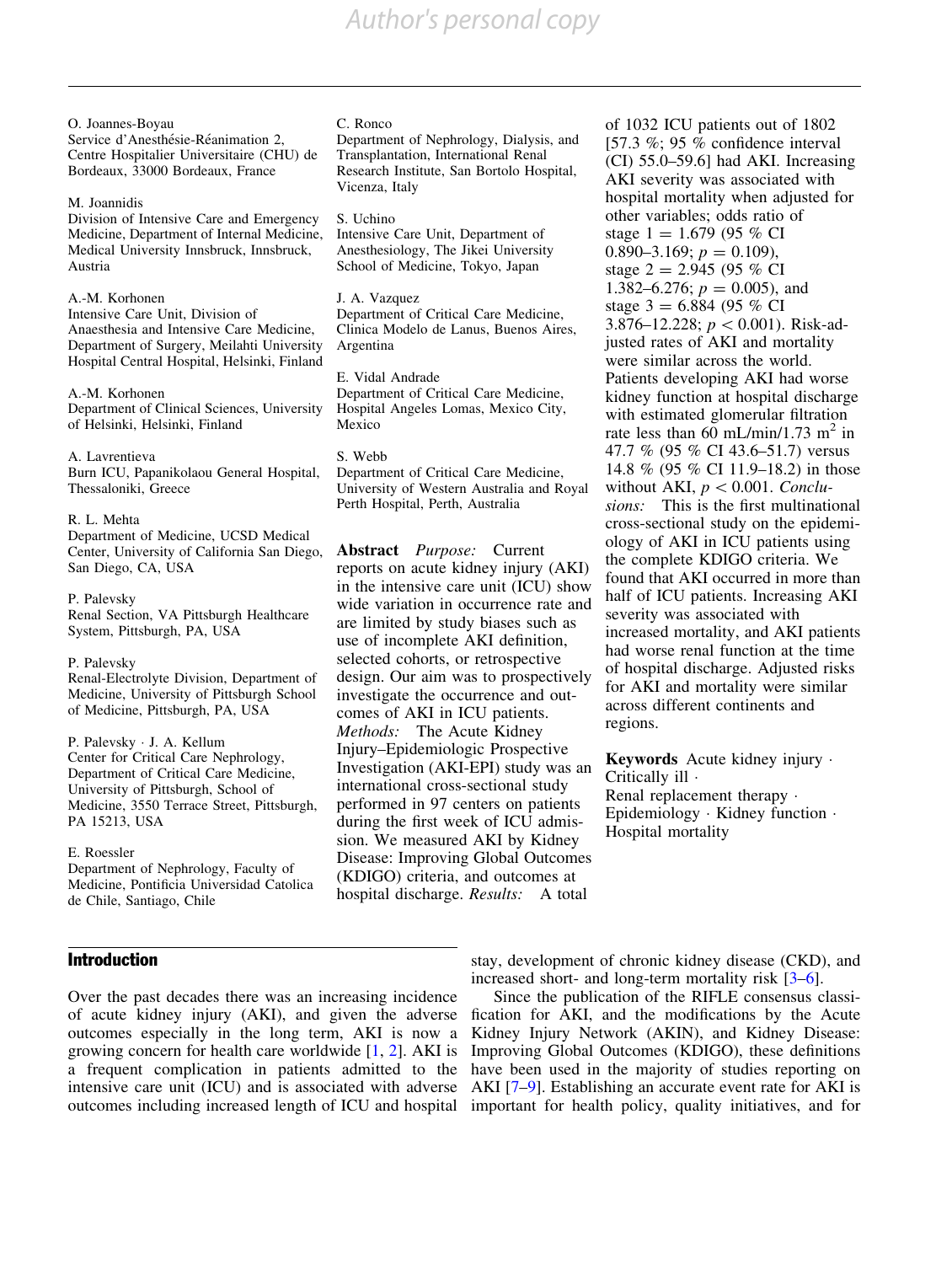design of clinical trials. However, analyzing AKI in the ICU setting from existing databases is often limited by missing data elements needed for application of these definitions (e.g., inclusion of urine output, selection of baseline serum creatinine, etc.). Administrative databases are limited, as billing codes do not capture many cases of AKI [\[10](#page-13-0)]. Together with differences in patients' baseline characteristics, this may explain the wide variation in the occurrence of AKI reported in ICU patients, with an average reported occurrence of 30–40 % [[2](#page-12-0)]. Further, there is no information on the worldwide patterns of AKI using current definitions.

The objective of the Acute Kidney Injury–Epidemiologic Prospective Investigation (AKI-EPI) study was to prospectively investigate the epidemiology of AKI in ICUs worldwide using the latest consensus definition for AKI and a standardized data collection instrument.

#### Methods

The AKI-EPI study is a multicenter international crosssectional study on the epidemiology of AKI in ICU patients. A convenience sample of investigators was asked to record AKI during the first week of admission in ten or more consecutively admitted ICU patients. When a hospital had several ICUs, the investigators were encouraged to record these as individual cohorts. Investigators were recruited after announcement of the study by the principal investigators at international critical care meetings.

This manuscript reports results according to the Strengthening the Reporting of Observational Studies in Epidemiology (STROBE) guidelines [\[11\]](#page-13-0).

#### Participants

Patients who were 18 years or older and admitted to the ICU were included. Exclusion criteria were chronic renal replacement therapy (RRT), kidney transplantation within 3 months before ICU admission, anticipated alive ICU discharge within 24 h, and readmission to the ICU during the same hospitalization episode. The number of cases recorded by the investigators determined the sample size of the study.

In order to reduce the risk of information bias, we excluded units that recorded less than 10 patients, and units were allowed to record a maximum of 65 patients.

#### Data collection

Data were anonymously recorded via a specific passwordprotected website. The website was opened from 1 April 2009 until 31 December 2010. The data collection

included both serum creatinine and urine output details for diagnosis of AKI and assessment of AKI severity. AKI was diagnosed and classified on the basis of the worst serum creatinine or urine output criteria according to the KDIGO classification [[9](#page-13-0)]. For this a reference serum creatinine concentration was recorded. This reference serum creatinine value was defined as a concentration obtained within a 3-month period before ICU admission and considered to be representative of the baseline kidney function according to the judgment of the treating physician. If this reference value was not available, we used the minimum of either serum creatinine at the time of admission to the ICU, or in patients without CKD, a calculated serum creatinine concentration using the MDRD equation as recommended by the Acute Dialysis Quality Initiative (ADQI) [\[7,](#page-12-0) [9,](#page-13-0) [12\]](#page-13-0). When used, modality of RRT was also recorded.

The Simplified Acute Physiology Score (SAPS) 3 score was used for assessment of severity of illness at the time of ICU admission, and the Sequential Organ Failure Assessment (SOFA) score for organ dysfunction at the time of diagnosis of AKI [[13](#page-13-0), [14](#page-13-0)]. Glomerular filtration rate was estimated with the CKD-EPI equation (eGFR), and patients with eGFR less than 60 mL/min/1.73 m<sup>2</sup> were classified as CKD class 3 or higher [\[15\]](#page-13-0). Outcomes were measured at the time of ICU and hospital discharge and included mortality and the renal outcomes serum creatinine, eGFR, and RRT.

In order to establish eGFR, the investigators scored race and ethnicity of the participants (Caucasian, black, Asian, Hispanic, or other).

We used five different methods to group countries: continents, according to latitude, world zones according to the United Nations geo-scheme classification, according to the World Bank's classification of income of countries, and to the proportion of the global domestic product (GDP) spend for country health expenditure as reported by the World Health Organization [\[16–18](#page-13-0)].

Local ethics committees approved the study according to the local regulations.

#### Statistical analysis

Data are presented as median and interquartile range (IQR; 25th and 75th percent quartile) or proportion [95 % confidence interval (CI)]. Comparison of categorical variables was performed with the Chi-square or the Fisher exact test, and continuous variables were compared with the Mann–Whitney  $U$  test. In case of missing data that are essential for assessment of AKI, patients were excluded. In case of data missing completely at random, the number of observations included in the analysis is reported. We planned a sensitivity analysis of the occurrence rate of AKI in patients with known reference serum creatinine value.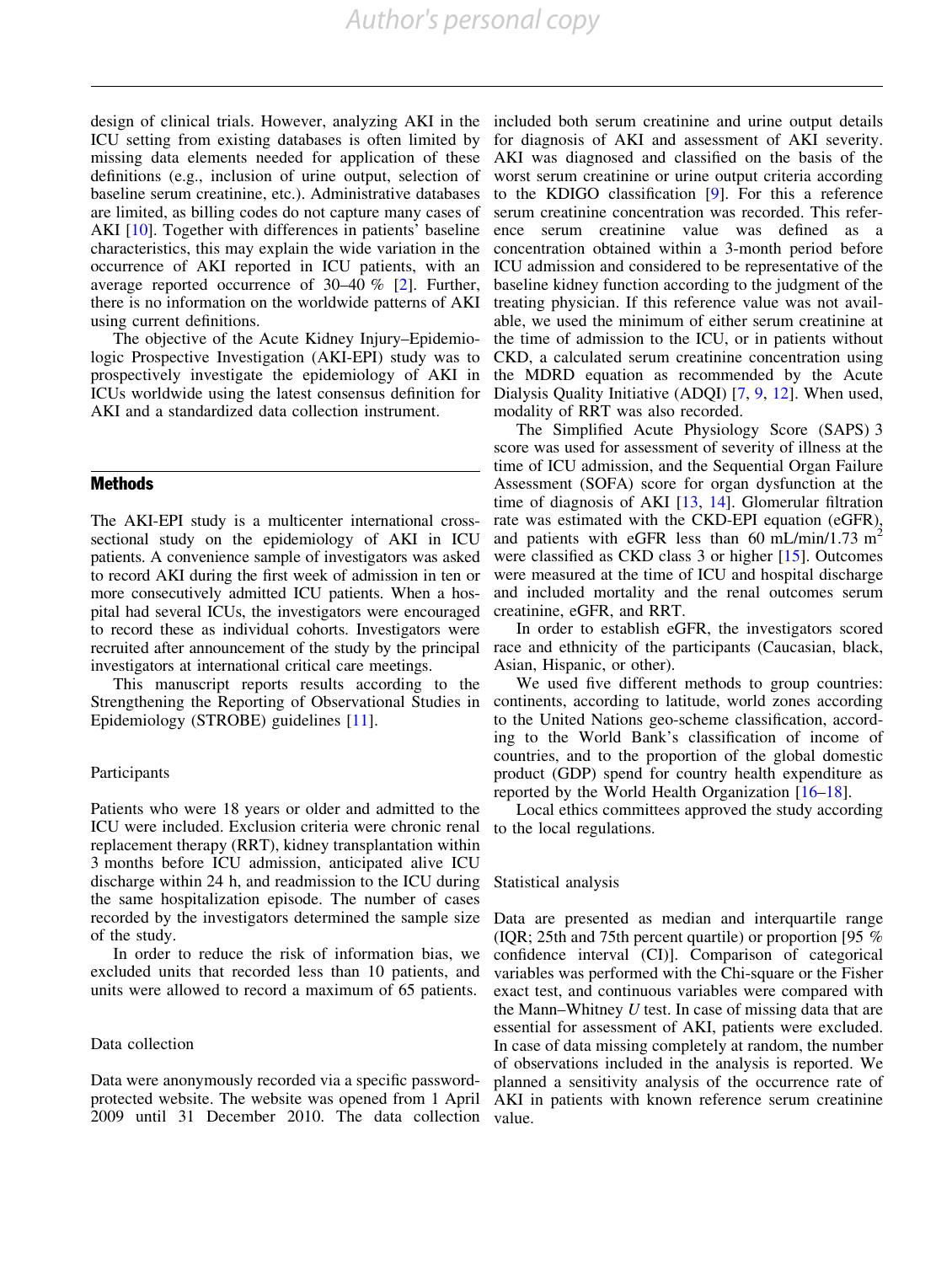Multivariate logistic regression analysis was conducted to investigate risk factors for mortality and AKI. A three-level hierarchical logistic regression model was applied using proc glimmix. Variables selected for inclusion in the regression model were those with biological or plausible rationale and a  $p$  value of 0.25 or less in bivariate analysis of AKI and no-AKI patients, and survivors and non-survivors. In the three models we used the random effects variables country and center.

The logistic regression model for mortality was used to calculate predicted mortality. Calibration of the models was assessed by the Hosmer–Lemeshow goodness of fit test. The Hosmer–Lemeshow statistic, however, explicitly assumes that all of the observations are independent, and it is not clear if this test is robust when this assumption may be violated, as in this data set. Therefore, the goodness of fit was tested on a non-hierarchical logistic regression model in which we included all fixed covariates and also country. The area under the receiver operating characteristic curve assessed discrimination (c statistic).

Statistical significance was accepted when the  $p$  value was less than 0.05 (double sided). Statistical analysis was performed with the software packages SPSS statistics version 22 (IBM Corporation and others, NY, USA) and SAS 9.4 (SAS Institute Inc., Cary, NC, USA); 95 % CI for proportions were calculated in Excel (Microsoft Corporation, USA) [\[19\]](#page-13-0).

# **Results**

A total of 139 ICUs were registered on the website. After Fig. 1 Patients flow chart exclusions, the final study cohort consisted of 97 ICUs that reported on 1802 patients, originating from 33 different countries (15 European, 5 South American, 5 Asian, 4 North American, 2 African, Australia and New Zealand) (study flow chart and unit characteristics are in Fig. 1 and Table 1 in the electronic supplementary material).

The median age of the patients included in the study was 63 years, 64.4 % were male (95 % CI 62.2–66.6), and 68.1 % were Caucasian (95 % CI 66.0–70.3) (Table [1](#page-6-0)). AKI occurred in 1032 ICU patients (57.3 %; 95 % CI 55.0–59.6) at day 1 (1, 2) of ICU stay. In 630 patients (35.0 %; 95 % CI 32.8–37.2) baseline creatinine information was not available, and the reference serum creatinine concentration was estimated on the basis of the MDRD equation ( $n = 169$ ), or serum creatinine at ICU admission ( $n = 461$ ). When these patients were excluded, the occurrence of AKI was higher (62.5 %; 95 % CI 59.7–65.3;  $p = 0.005$ ). Comorbidities such as cancer, hypertension, chronic heart failure, cirrhosis, AIDS, chronic obstructive for the liver or coagulation component was present in pulmonary disease (COPD), or diabetes mellitus were one-fifth of patients.



present in 71.5 % of patients (95 % CI 69.4–73.5). Two or more co-morbidities were present in 37.6 % of patients (95 % CI 35.4–39.8). The majority of patients had an unplanned ICU admission, coming from the emergency department, operating room, or a hospital ward, and 48.1 % of the patients had surgery before admission (95 % CI 45.8–50.4).

Sepsis and hypovolemia were the most frequent reported aetiologies for AKI (Table [2\)](#page-8-0). Nephrotoxic drugs were reported as the aetiology for AKI in 14.4 % (95 % CI 12.0–17.3) of patients. At the time of AKI diagnosis, one-third of patients were treated with diuretics and 11.9 % with non-steroidal anti-inflammatory drugs (95 % CI 9.6–14.5). Aminoglycosides, glycopeptides, and contrast media were administered in less than 10 % of AKI patients. Half of AKI patients were treated with vasoactive therapy at the time of AKI diagnosis, and one-third were mechanically ventilated. A SOFA score of 2 or more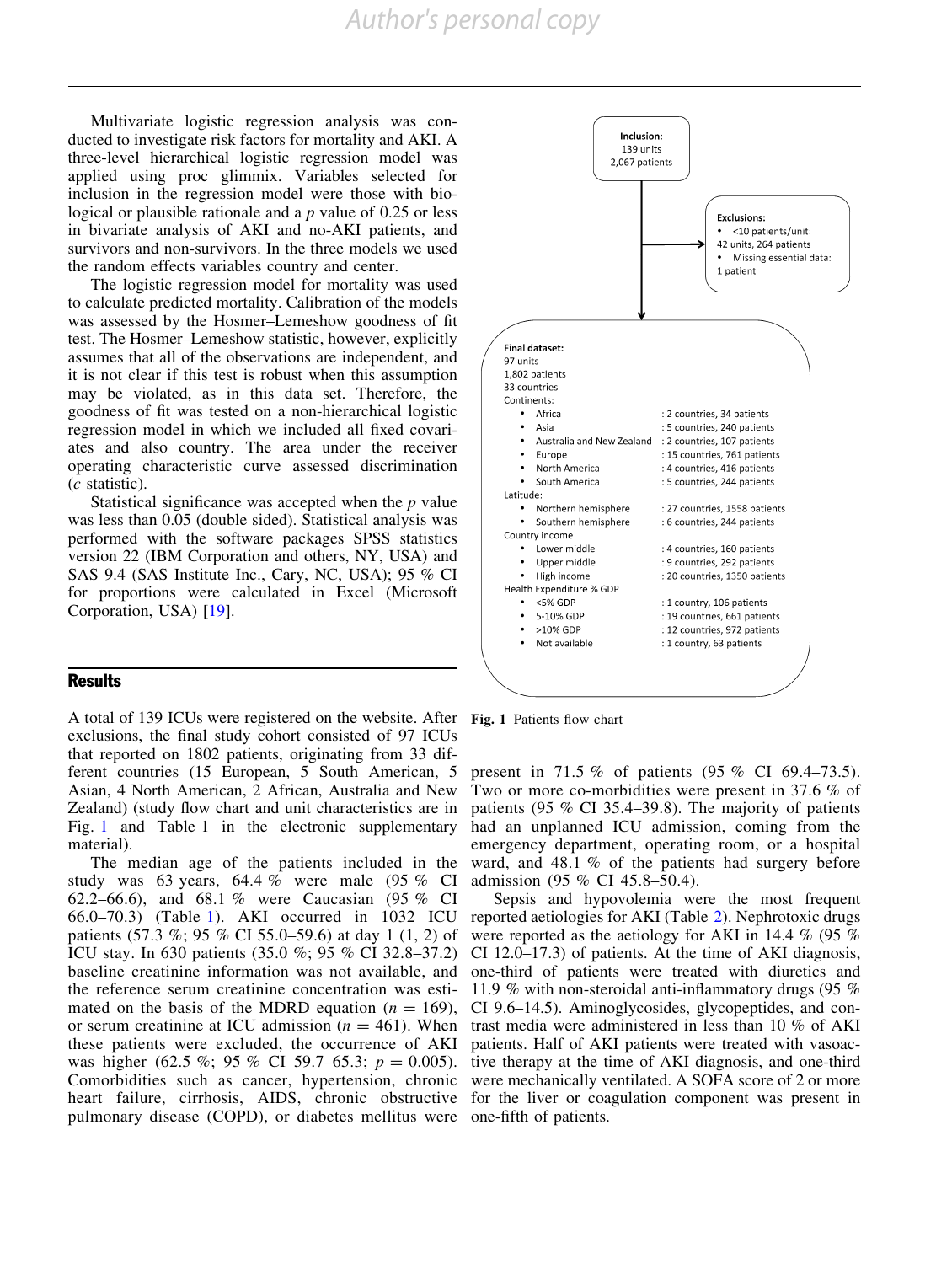# <span id="page-6-0"></span>Table 1 Baseline characteristics, outcomes, and adjusted odds ratios for acute kidney injury

|                                                                        | All patients                  | No AKI                          | AKI                           | $\boldsymbol{p}$ |
|------------------------------------------------------------------------|-------------------------------|---------------------------------|-------------------------------|------------------|
| Baseline characteristics                                               |                               |                                 |                               |                  |
| Number of patients                                                     | 1802 (100 $%$ )               | 770 (42.7 %)                    | 1032 $(57.3\%)$               |                  |
| Age (years)                                                            | 63 (52, 73)                   | 61 (49, 70)                     | 65 (54, 75)                   | < 0.001          |
| Male                                                                   | 1161 $(64.4\%)$               | 511 (66.4 %)                    | 650 (63.0 %)                  | 0.138            |
| Race, ethnicity                                                        |                               |                                 |                               | < 0.001          |
| Caucasian<br><b>Black</b>                                              | 1228 (68.1 $%$ )              | 496 (64.4 %)                    | 732 (70.9 %)                  |                  |
| Asian                                                                  | 100 $(5.5\%$<br>246 (13.7 %)  | 44 (5.7 %)<br>131 $(17.0\%$     | 56 (5.4 %)<br>115 $(11.1 \%)$ |                  |
| Hispanic                                                               | 156 $(8.7\%)$                 | 77 $(10.0\%$                    | 79 (7.7 %)                    |                  |
| Other                                                                  | 72 (4.0 %)                    | $22(2.9\%)$                     | 50 (4.8 %)                    |                  |
| Continent                                                              |                               |                                 |                               | < 0.001          |
| Australia and New Zealand                                              | 107 (6.0 %)                   | 33 $(4.3\%)$                    | 74 (7.2 %)                    |                  |
| Africa                                                                 | 34 $(1.9\%)$                  | 4 $(0.5 \%)$                    | 30 $(2.9\%$                   |                  |
| Asia                                                                   | 230 (12.8 %)                  | 128 (16.7 $%$ )                 | 102 (10.0 $%$ )               |                  |
| Europe                                                                 | 761 (42.5 %)                  | 304 (39.6 %)                    | 457 (44.6 %)                  |                  |
| North America                                                          | 416 $(23.2\%$                 | 185 $(24.1\%$                   | 231 $(22.6 \%)$               |                  |
| South America                                                          | 244 (13.6 %)                  | 114 (14.8 %)                    | 130 $(12.7 \%)$               |                  |
| Type of hospital<br>Academic                                           | 1300 $(72.1\%$                | 545 (70.8 %)                    | 755 (73.2 %)                  | 0.265            |
| Non-academic                                                           | 502 (27.9 %)                  | 225 $(29.2\%$                   | 277 (26.8 %)                  |                  |
| Number of hospital beds                                                | 600 (300, 850)                | 560 (300, 850)                  | 600 (300, 850)                | 0.159            |
| Number of ICU beds                                                     | 19(12, 23)                    | 19(12, 23)                      | 19(12, 23)                    | 0.058            |
| Number of ICU beds per nurse                                           |                               |                                 |                               |                  |
| Day                                                                    | 2(2, 2)                       | 2(2, 2)                         | 2(2, 2)                       | 0.929            |
| Night                                                                  | 4(3, 6)                       | 4(3, 6)                         | 4(3, 6)                       | 0.575            |
| ICU organization                                                       |                               |                                 |                               | 0.390            |
| Closed ICU                                                             | 1534 (85.1 $%$ )              | 650 (84.4 %)                    | 884 (85.7 %)                  |                  |
| Open ICU                                                               | 216 (12.0 $%$ )               | 93 $(12.1\%)$                   | $25(11.9\%)$                  |                  |
| Unknown                                                                | 52 $(2.9\%)$                  | 27 $(3.5\%)$                    | $25(2.4\%)$                   |                  |
| Comorbidities                                                          |                               |                                 |                               |                  |
| Cancer<br>Heart failure (NYHA class IV)                                | 357 (19.8 %)<br>101 $(5.6\%)$ | 145 (18.8 $%$ )<br>28 $(3.6\%)$ | $212(20.5\%)$<br>73 $(7.1\%)$ | 0.367<br>0.002   |
| Cirrhosis                                                              | 83 $(4.6\%$                   | 23 $(3.0\%$                     | 60 $(5.8\%)$                  | 0.005            |
| Hypertension                                                           | 858 (47.6 %)                  | 303 (39.4 $%$ )                 | 555 (53.8 %)                  | < 0.001          |
| <b>COPD</b>                                                            | 288 (16 $%$ )                 | 124 (16.1 $%$ )                 | 164 (15.9 %)                  | 0.903            |
| Diabetes ( $n = 1520$ )                                                | 384 (25.3 %)                  | 115 (17.5 $%$ )                 | 269 (31.2 %)                  | < 0.001          |
| Reason for ICU admission ( $n = 1799$ )                                |                               |                                 |                               |                  |
| Unplanned ICU admission                                                | 1282 $(71.3\%)$               | 517 (67.2 %)                    | 765 (74.3 %)                  | 0.001            |
| Cardiovascular                                                         | 624 (34.6 %)                  | 193 $(25.1\%)$                  | 431 (41.8 %)                  | < 0.001          |
| Hypovolemic shock                                                      | 152 $(8.4\%)$                 | 46 (6.0 %)                      | 106 (10.3 $%$ )               | 0.001            |
| Septic shock                                                           | 279 (15.5 %)                  | 62 $(8.1\%)$                    | 217 $(21.0\%$                 | < 0.001          |
| Liver failure                                                          | 71 $(3.9\%)$<br>146 $(8.1\%)$ | 15 $(1.9\%)$<br>47 $(6.1\%$     | 56 (5.4 %)<br>99 $(9.6\%$     | < 0.001<br>0.007 |
| Acute abdomen, other<br>Neurologic                                     | 466 $(25.9\%$                 | 214 (27.8 %)                    | 252 (24.4 %)                  | 0.106            |
| Surgical status at admission ( $n = 1539$ )                            |                               |                                 |                               | < 0.001          |
| Scheduled surgery                                                      | 500 (32.5 %)                  | 241 (37.1 %)                    | 259 (29.1 %)                  |                  |
| Emergency surgery                                                      | 240 (15.6 %)                  | 105 (16.2 $%$ )                 | 135 $(15.2\%$                 |                  |
| No surgery                                                             | 799 (51.9 %)                  | 304 (46.8 $%$ )                 | 495 (55.7 %)                  |                  |
| Anatomical site of surgery                                             |                               |                                 |                               |                  |
| Transplantation surgery                                                | 15 $(0.8\%)$                  | 3 $(0.4\%)$                     | 12 $(1.2 \%)$                 | 0.074            |
| Cardiac surgery                                                        | 190 (10.5 $%$ )               | 84 (10.9 %)                     | 106 (10.3 $%$ )               | 0.663            |
| Neurosurgery                                                           | 83 $(4.6\%$                   | 60 $(7.8\%)$                    | 23 $(2.2\%)$                  | < 0.001          |
| Other surgery                                                          | 483 (26.8 %)                  | $211(27.4\%)$                   | 272 (26.4 %)                  | 0.620            |
| In-hospital location before ICU admission ( $n = 1638$ )<br>Other ward |                               | 270 $(38.1\%)$                  | 317 $(34.1\%)$                | < 0.001          |
| Emergency room                                                         | 354 (21.6 %)<br>587 (35.8 %)  | 240 (33.9 %)                    | $257(27.6\%)$                 |                  |
| Operation room                                                         | 497 (30.3 %)                  | 126 (17.8 $%$ )                 | 228 (24.5 %)                  |                  |
| Other ICU                                                              | 106 (6.5 %)                   | 34 $(4.8\%)$                    | 72 (7.7 %)                    |                  |
| None                                                                   | 94 $(5.7\%)$                  | 38 $(5.4\%)$                    | 56 (6.0 %)                    |                  |
| SAPS 3 score                                                           | 53 (42, 66)                   | 48 (39, 59)                     | 58 (46, 70)                   | < 0.001          |
| Serum creatinine at ICU admission (mg/dL)                              | 1.10(0.80, 1.70)              | 0.90(0.70, 1.18)                | 1.40(0.96, 2.39)              | < 0.001          |
| Reference serum creatinine (mg/dL)                                     | 0.95(0.78, 1.19)              | 0.90(0.70, 1.10)                | 1.00(0.80, 1.26)              | < 0.001          |
| Reference serum creatinine based upon                                  |                               |                                 |                               | < 0.001          |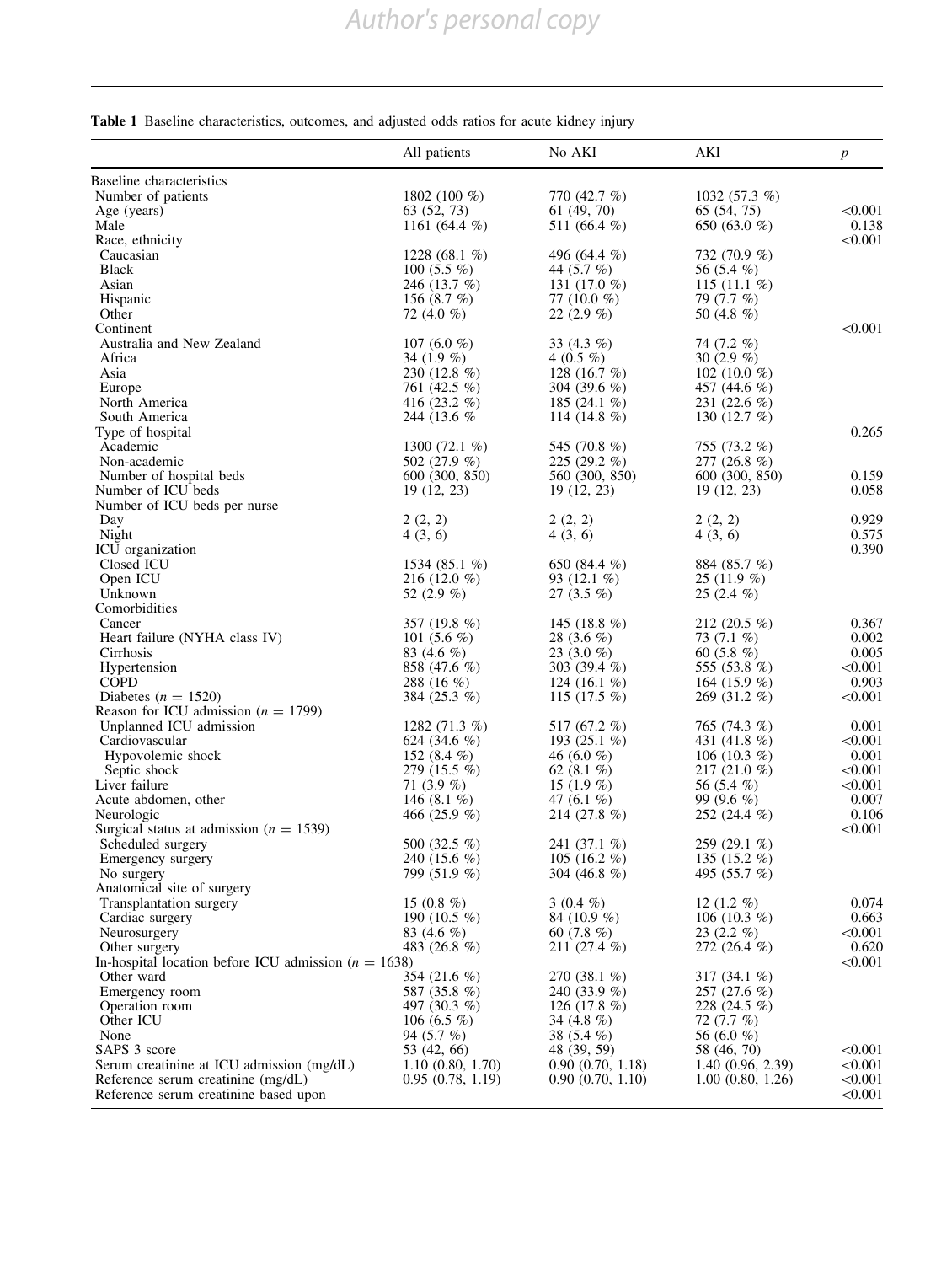# Table 1 continued

|                                                         | All patients               | No AKI                                  | AKI                | $\boldsymbol{p}$ |
|---------------------------------------------------------|----------------------------|-----------------------------------------|--------------------|------------------|
| <b>History</b>                                          | 1171 $(65 \%)$             | 439 (57.0 %)                            | 732 (70.9 %)       |                  |
| ICU admission value                                     | 461 $(25.6\%)$             | 283 (36.8 %)                            | 178 (17.2 %)       |                  |
| MDRD recalculated value                                 | 169 (9.4 $%$ )             | 48 $(6.2\%$                             | 121 $(11.7 \%)$    |                  |
| eGFR (mL/min/1.73 m <sup>2</sup> )                      | 81 (60, 96)                | 85 (70, 101)                            | 76 (53, 93)        | < 0.001          |
| eGFR <60 mL/min/1.73 m <sup>2</sup>                     | 446 (24.8 %)               | 118 (15.3 $%$ )                         | 328 (31.8 %)       | < 0.001          |
| Vasoactive drugs before ICU admission                   | 318 (17.6 %)               | 100 (13.0 $%$ )                         | 218 $(21.1\%)$     | < 0.001          |
| Infection                                               | 272 (15.1 %)               | 92 $(11.9\%)$                           | 180 $(17.4\%$      | 0.001            |
| Outcomes<br><b>ICU</b> outcomes                         |                            |                                         |                    |                  |
| Length of stay ICU (days)                               | 5(3, 9)                    | 4(3, 6)                                 | 6(4, 12)           | < 0.001          |
| Creatinine <sub>discharge</sub> (mg/dL) ( $n = 1165$ )  | 0.9(0.7, 1.4)              | 0.8(0.6, 1.0)                           | 1.2(0.8, 2.0)      | < 0.001          |
| RRT at discharge $(n = 1693)$                           | 118 $(7.0\%$               | $1(0.1\%)$                              | 117 $(12.1 \%)$    | < 0.001          |
| eGFR (mL/min/1.73 m <sup>2</sup> )                      | 80 (46, 104)               | 95 (75, 110)                            | 57 (29, 89)        | < 0.001          |
| eGFR <60 mL/min/1.73 m <sup>2</sup>                     | 400 (34.3 $%$ )            | 70 $(13.2\%)$                           | 330 (52.0 %)       | < 0.001          |
| Death                                                   | 266 $(15.7\%$              | 34 $(4.7\%)$                            | 232 $(24.0\%$      | < 0.001          |
| Hospital outcomes                                       |                            |                                         |                    |                  |
| Length of stay (days)                                   | 14(8, 26)                  | 12(7, 22)                               | 15(9, 29)          | < 0.001          |
| Creatinine <sub>discharge</sub> (mg/dL) ( $n = 1057$ )  | 0.9(0.7, 1.3)              | 0.8(0.7, 1.0)                           | $1.1$ $(0.8, 1.8)$ | < 0.001          |
| RRT at discharge $(n = 1694)$                           | 44 $(2.6\%$                | $0(0\%)$                                | 44 (4.5 %)         | < 0.001          |
| eGFR (mL/min/1.73 m <sup>2</sup> )                      | 79 (50, 103)               | 94 (72, 110)                            | $61$ $(33.5, 90)$  | < 0.001          |
| eGFR <60 mL/min/1.73 m <sup>2</sup>                     | 346 (32.7 %)               | 71 $(14.8\%)$                           | 275 (47.7 %)       | < 0.001          |
| Death                                                   | 312 (18.4 %)<br>Odds ratio | 52 $(7.2\%$<br>95 % Confidence interval | 260 (26.9 %)       | < 0.001          |
|                                                         |                            |                                         | $\boldsymbol{p}$   |                  |
| Adjusted odds ratios for acute kidney injury            | 1.006                      | 0.995, 1.018                            | 0.303              |                  |
| Age (/year)<br>Gender                                   |                            |                                         |                    |                  |
| Male                                                    | Reference                  |                                         |                    |                  |
| Female                                                  | 0.993                      | 0.736, 1.340                            | 0.965              |                  |
| Race, ethnicity                                         |                            |                                         |                    |                  |
| Caucasian                                               | Reference                  |                                         |                    |                  |
| <b>Black</b>                                            | 0.835                      | 0.454, 1.536                            | 0.562              |                  |
| Asian                                                   | 1.000                      | 0.327, 3.063                            | 1.000              |                  |
| Hispanic                                                | 0.683                      | 0.359, 1.299                            | 0.245              |                  |
| Other                                                   | 0.941                      | 0.410, 2.157                            | 0.885              |                  |
| Number of ICU beds                                      | 0.998                      | 0.990, 1.005                            | 0.509              |                  |
| Continent                                               |                            |                                         |                    |                  |
| Australia and New Zealand                               | Reference                  |                                         |                    |                  |
| Africa                                                  | 1.598                      | 0.186, 13.753                           | 0.665              |                  |
| Asia                                                    | 0.296                      | 0.056, 1.555                            | 0.146              |                  |
| Europe                                                  | 0.457                      | 0.131, 1.597                            | 0.203              |                  |
| North America                                           | 0.462                      | 0.099, 2.159                            | 0.291              |                  |
| South America                                           | 0.428                      | 0.107, 1.722                            | 0.218              |                  |
| Comorbidities                                           |                            | 0.489, 1.942                            |                    |                  |
| Heart failure (NYHA class IV)<br>Cirrhosis              | 0.974<br>1.084             | 0.470, 2.502                            | 0.941<br>0.850     |                  |
| Hypertension                                            | 1.770                      | 1.291, 2.427                            | < 0.001            |                  |
| Diabetes                                                | 1.767                      | 1.261, 2.477                            | 0.001              |                  |
| Reason(s) for ICU admission                             |                            |                                         |                    |                  |
| Unplanned ICU admission                                 | Reference                  |                                         |                    |                  |
| Planned ICU admission                                   | 1.232                      | 0.713, 2.128                            | 0.455              |                  |
| Cardiovascular                                          | 1.665                      | 1.150, 2.411                            | 0.007              |                  |
| Liver failure                                           | 2.075                      | 0.797, 5.405                            | 0.135              |                  |
| Acute abdomen, other                                    | 1.619                      | 0.929, 2.821                            | 0.089              |                  |
| Surgical status at admission                            |                            |                                         |                    |                  |
| Scheduled surgery                                       | Reference                  |                                         |                    |                  |
| Emergency surgery                                       | 1.077                      | 0.579, 2.002                            | 0.815              |                  |
| No surgery                                              | 1.012                      | 0.546, 1.876                            | 0.969              |                  |
| Transplantation surgery                                 | 4.944                      | 0.786, 31.091                           | 0.088              |                  |
| Neurosurgery                                            | 0.324                      | 0.154, 0.680                            | 0.003              |                  |
| In-hospital location before ICU admission<br>Other ward | Reference                  |                                         |                    |                  |
| Emergency room                                          | 0.815                      | 0.543, 1.222                            | 0.321              |                  |
| Operation room                                          | 0.962                      | 0.589, 1.573                            | 0.878              |                  |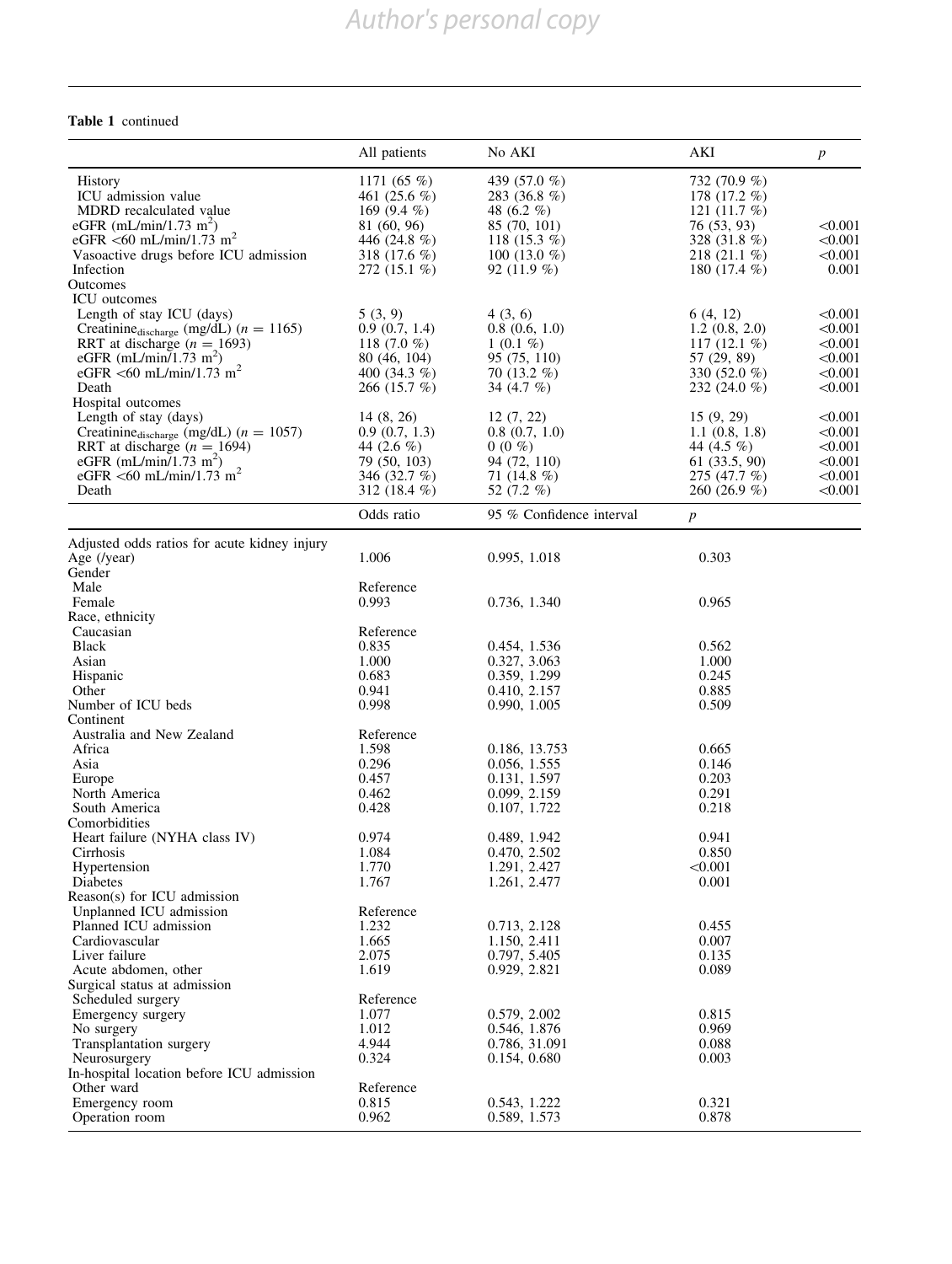#### <span id="page-8-0"></span>Table 1 continued

|                                       | Odds ratio | 95 % Confidence interval |         |
|---------------------------------------|------------|--------------------------|---------|
| Other ICU                             | 1.029      | 0.520, 2.038             | 0.934   |
| None                                  | 1.188      | 0.560, 2.519             | 0.653   |
| SAPS 3 score                          | 1.028      | 1.014, 1.042             | < 0.001 |
| eGFR (mL/min/1.73 m <sup>2</sup> )    | 0.995      | 0.989, 1.001             | 0.114   |
| Vasoactive drugs before ICU admission | 1.406      | 0.968, 2.042             | 0.074   |
| Infection                             | 0.821      | 0.532, 1.265             | 0.371   |

Values are presented as  $n$  (proportion) or median (interquartile range)

Adjusted odds ratios were generated by a multivariable model for acute kidney injury with random effects variables country and center Multivariate model: calibration was assessed by the Hosmer–Lemeshow goodness of fit test,  $\chi^2 = 6.233$ ,  $df = 8$ ,  $p = 0.621$ . Discrimination assessed by the area under the receiver operating characteristic curve for the model for occurrence of acute kidney injury =  $0.728$ (95 % CI 0.700–0.756),  $p = 0.014$ . Patients included in the analysis,  $n = 1479$ 

AKI acute kidney injury, OR odds ratio, CI confidence interval, NYHA New York Heart Association functional classification of heart failure, COPD chronic obstructive pulmonary disease, AIDS acquired immune deficiency syndrome, COPD chronic obstructive lung disease, ICU intensive care unit, SAPS 3 Simplified Acute Physiology Score 3, eGFR estimated glomerular filtration rate

**Table 2** Variables at the time of acute kidney injury ( $n = 666$ )

| Etiology of AKI                                    |                       |
|----------------------------------------------------|-----------------------|
| Sepsis                                             | 271 (40.7 %)          |
| Hypovolemia                                        | 227 (34.1 %)          |
| Drug related                                       | 96 (14.4 %)           |
| Cardiogenic shock                                  | 88 (13.2 %)           |
| Hepatorenal syndrome                               | 21 $(3.2\%$           |
| Obstruction of the urine outflow tract             | $9(1.4\%)$            |
| Predisposing factors for AKI                       |                       |
| Diuretic treatment                                 | 216 (32.4 %)          |
| NSAID administration                               | 79 (11.9 %)           |
| Aminoglycoside administration                      | 45 (6.8 %)            |
| Glycopeptide administration                        | $9(1.4\%)$            |
| Amphotericin administration                        | $0(0\%$               |
| Radiocontrast media administration                 | 14 (2.1 %)            |
| Organ dysfunction at time of AKI                   |                       |
| Mechanical ventilation                             |                       |
| Invasive                                           | 185 (27.8 %)          |
| Non-invasive                                       | 33 $(5.0\%$           |
| FiO <sub>2</sub>                                   | 0.4(0.3, 0.6)         |
| PaO <sub>2</sub>                                   | 90 (471, 114)         |
| PaO <sub>2</sub> /FiO <sub>2</sub>                 | 227 (142, 314)        |
| Vasoactive therapy                                 | 325 (48.8 %)          |
| Norepinephrine                                     | 242 (36.3 %)          |
| Dose $(\mu g/kg/min)$                              | $0.26$ $(0.10, 0.60)$ |
| Epinephrine                                        | 24 $(3.6\%)$          |
| Dose $(\mu g/kg/min)$                              | 0.25(0.10, 0.48)      |
| Dopamine                                           | 78 (10.4 %)           |
| Dose $(\mu g/kg/min)$                              | $6.6$ $(5.0, 10.0)$   |
| Dopamine $\leq$ 4 µg/kg/min                        | 16 $(2.4\%)$          |
| Dobutamine                                         | 69 (10.4 %)           |
| Dose $(\mu g/kg/min)$                              | $5.0$ $(3.2, 7.5)$    |
| Glasgow coma score                                 | 14.5(10, 15)          |
| Bilirubin (mg/dL)                                  | 0.9(0.5, 1.8)         |
| SOFA score for liver $>2$                          | 122 $(21.3\%$         |
| (bilirubin $>2mg/dL$ )                             |                       |
| Platelets $(\times 10^3/\mu L)$                    | 170 (111, 235)        |
| SOFA score for platelets $\geq$ 2                  | 135 (21.2 %)          |
| (platelets $\langle 100 \times 10^3/\mu L \rangle$ |                       |
| Urine output $(mL/24 h)$                           | 955 (450, 1680)       |

Data are presented as  $n$  (%) or median (interquartile range) AKI acute kidney injury, NSAID non-steroidal anti-inflammatory drug,  $FiO_2$  fraction of inspired oxygen,  $PaO_2$  arterial oxygen concentration, SOFA score Sequential Organ Failure Assessment score

Comparison of patients who had AKI and patients without AKI

Patients who developed AKI were older, more often Caucasian, more severely ill at the time of ICU admission as illustrated by a higher SAPS 3 score, and had worse kidney function at baseline and at the time of ICU admission (Table [1](#page-6-0)). A greater proportion of AKI patients were admitted from another hospital ward or ICU, had a medical reason for ICU admission, and had comorbidities such as heart failure, hypertension, diabetes, and cirrhosis. Also, a greater proportion of AKI patients had hypovolemic or septic shock, and were already treated with vasopressor agents at the time of ICU admission. Further, more AKI patients had, at the time of ICU admission, liver failure or acute abdomen.

After adjustment, hypertension, diabetes, cardiovascular cause of admission, neurosurgery, and SAPS 3 score were associated with occurrence of AKI. AKI patients had longer lengths of stay in the ICU and hospital, and worse renal outcomes indicated by a higher serum creatinine concentration, lower eGFR, more patients with CKD stage 3 or greater, and a greater proportion of patients who were treated with RRT (non-recovery of renal function) at the time of ICU and hospital discharge (Table [1](#page-6-0)).

Occurrence rate and mortality of AKI

A maximum AKI severity of KDIGO stage 1 occurred in 331 patients (18.4 %; 95 % CI 16.7–20.2), KDIGO stage 2 in 161 patients (8.9 %; 95 % CI 7.7–10.3), and KDIGO stage 3 in 540 patients (30.0 %; 95 % CI 27.9–32.1).

There was a stepwise increase in mortality with increasing AKI severity [KDIGO stage 1: odds ratio (OR) 2.19; 95 % CI 1.44–3.35, KDIGO stage 2: OR 3.88; 95 %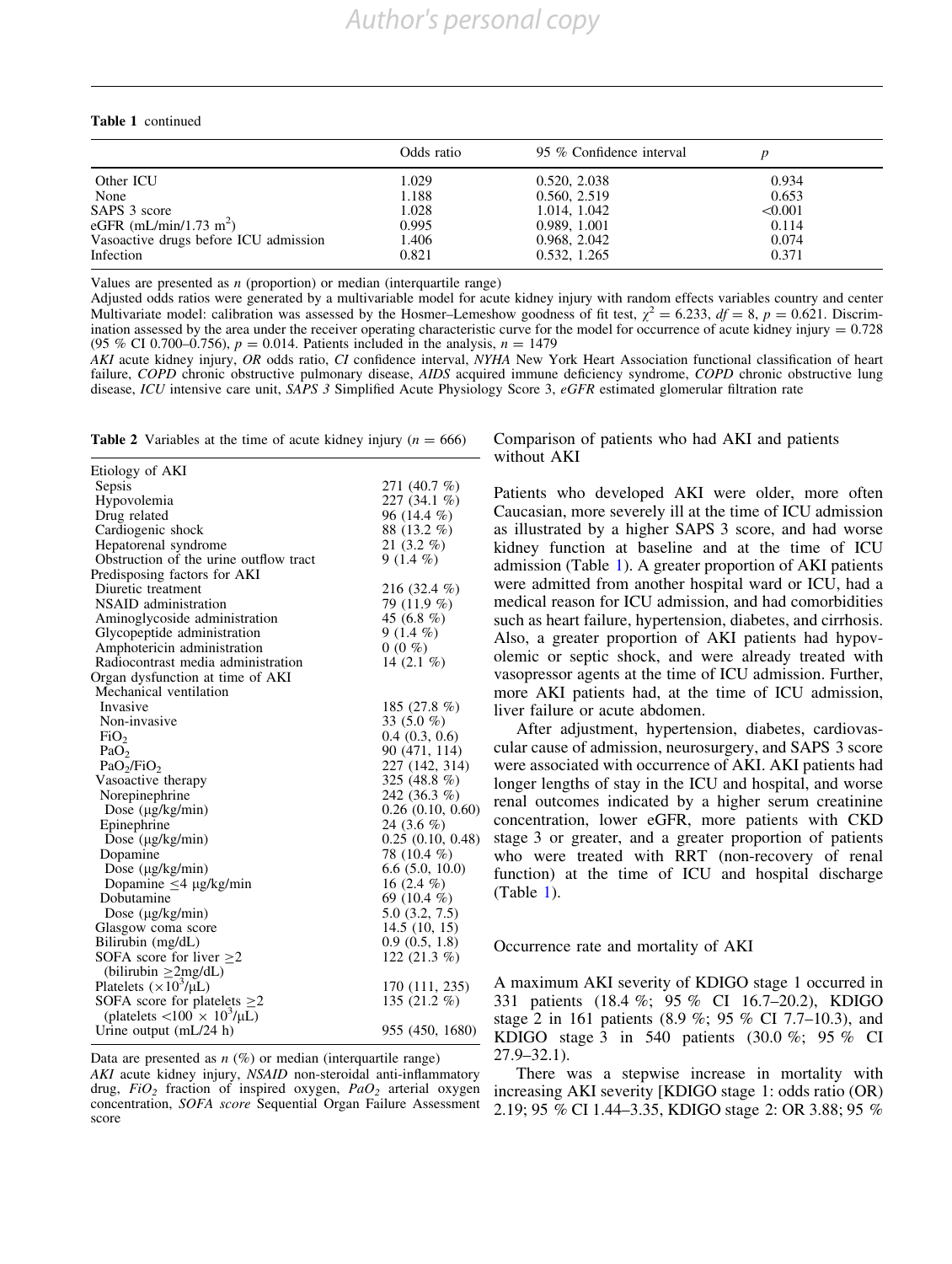

Fig. 2 Adjusted odds ratio for mortality per AKI severity grade. The association of severity of AKI and hospital mortality was explored and adjusted in two three-level hierarchical logistic regression models. Variables included in the first model were country and center (random effects), and a set of fixed predictors. Variables included in the first model were country and center (random effects) and a set of fixed predictors (model 1). The second model was similar to model 1, but without the variables serum creatinine at time of ICU admission and location before ICU admission (model 2). The full models for mortality are reported in the Table 3 in the electronic supplementary material. Model 1:

CI 2.42–6.21, and KDIGO stage 3: OR 7.18; 95 % CI 5.13–10.04]. When adjusted for other variables that may explain mortality, KDIGO stage 2 (OR 2.945; 95 % CI 1.382–6.276;  $p = 0.005$ ) and KDIGO stage 3 (OR 6.884; 95 % CI 3.876–12.228;  $p < 0.001$ ) were still associated with increased in-hospital mortality (Fig. 2) (comparison alive and death in Table 2 in the electronic supplementary material; adjusted mortality models in Tables 3 and 4 in the electronic supplementary material). This was similar in two sensitivity analyses, one including countries that included 30 or more patients, and another excluding patients where baseline serum creatinine was unknown and assessed by the MDRD equation (data not shown). A third sensitivity analysis of patients without missing variables showed a significant association of AKI stage 1 with mortality (OR 2.09; 95 % CI 1.19–3.67;  $p = 0.010$ ) (Fig. 2).

We found a significant difference in the occurrence of AKI and in mortality for patients with AKI between continents and world zones (Fig. 1 in the electronic supplementary material). However, adjusted rates for AKI and mortality were quite similar across different continents (Table [1](#page-6-0); Fig. [3\)](#page-10-0). When countries were grouped according to income, proportion of GDP spend for health expenditure, or latitude, the rates of AKI and mortality

Calibration assessed by the Hosmer–Lemeshow goodness of fit test,  $\chi^2 = 4.266$ ,  $df = 8$ ,  $p = 0.832$ . Discrimination assessed by the area under the receiver operating characteristic curve for the model for occurrence of hospital death =  $0.847$  (95 % CI 0.819–0.875),  $p < 0.001$ . Patients included in the analysis,  $n = 1232$ . Model 2: Calibration assessed by the Hosmer–Lemeshow goodness of fit test,  $\chi^2$  = 7.873,  $df = 8$ ,  $p = 0.446$ . Discrimination assessed by the area under the receiver operating characteristic curve for the model for occurrence of hospital death =  $0.840$  (95 % CI 0.814–0.866),  $p < 0.001$ . AKI acute kidney injury

associated with AKI were also similar (Fig. 1 in the electronic supplementary material).

Renal replacement therapy

During the whole 1-week study period, a total of 243 patients were treated with RRT (13.5 % of all patients; 95 % CI 12.0–15.1, and 23.5 % of AKI patients; 95 % CI 21.1–26.2). The majority of RRT procedures were with a continuous modality (CRRT); CRRT in 615 sessions (75.2 %; 95 % CI 72.1–78.0), intermittent hemodialysis in 197 sessions (24.1 %; 95 % CI 21.3–27.1), and peritoneal dialysis in six sessions  $(0.7 \%; 95 \% \text{ CI } 0.3-1.6)$ .

## **Discussion**

This is the first cross-sectional study to evaluate the occurrence of AKI defined by the complete KDIGO classification in ICUs worldwide. As such it provides, a decade after the BEST Kidney study, a contemporary update on the occurrence rate and mortality of AKI [\[20](#page-13-0)]. We found that AKI was a frequent finding, occurring in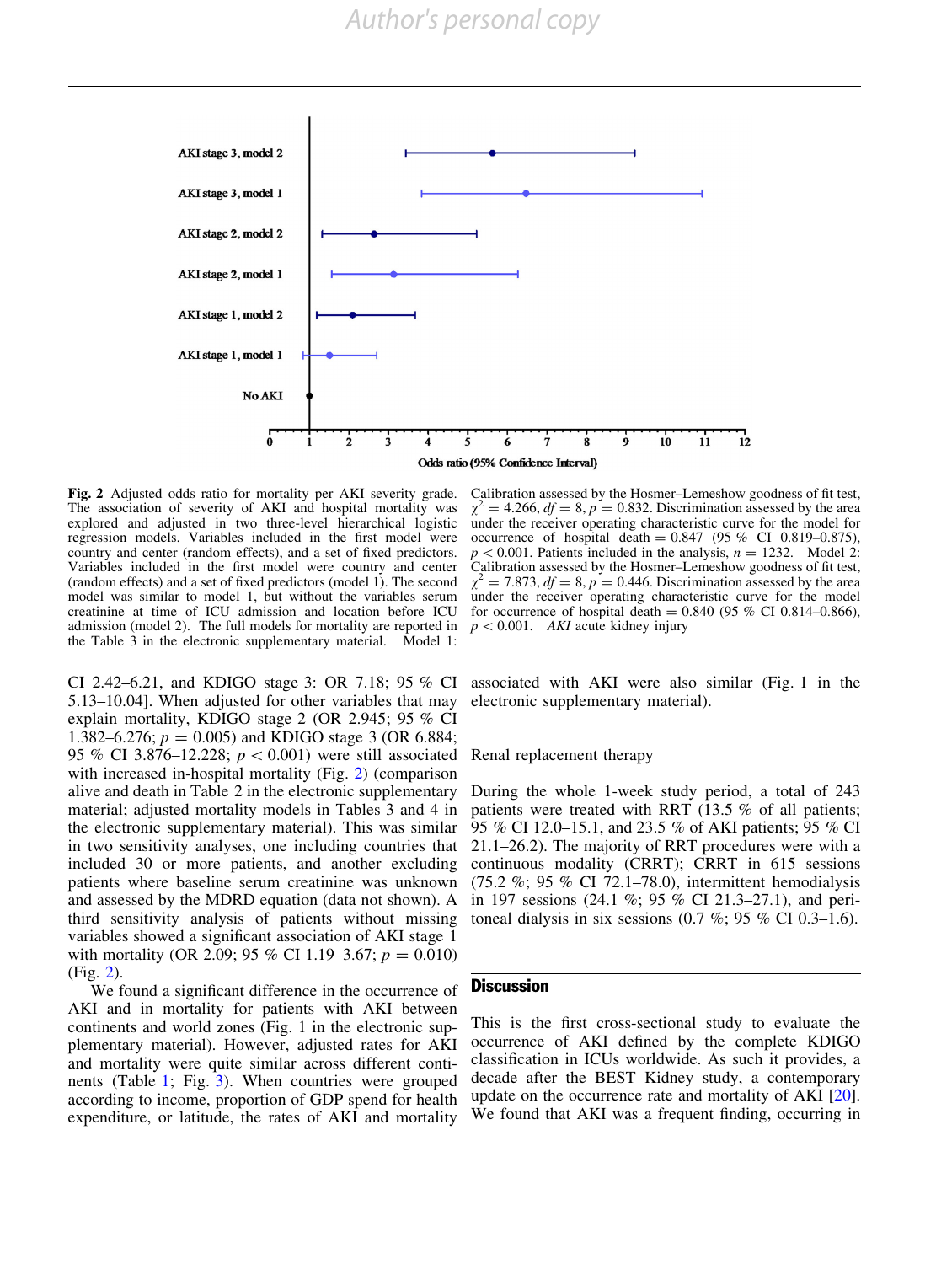<span id="page-10-0"></span>

Fig. 3 Adjusted association of continent and mortality of AKI patients. The association of continent and risk for mortality was explored and adjusted in a three-level hierarchical logistic regression model. Variables included in the model were country and center (random effects) and a set of fixed predictors. The full models for mortality are reported in Table 4 in electronic

supplementary material. Calibration assessed by the Hosmer– Lemeshow goodness of fit test,  $\chi^2 = 10.080$ ,  $df = 8$ ,  $p = 0.259$ . Discrimination assessed by the area under the receiver operating characteristic curve for the model for mortality =  $0.800$  (95 % CI 0.763–0.837),  $p < 0.001$ . Patients included in the analysis,  $n = 703$ 

over half of ICU patients. Occurrence of AKI and crude mortality from AKI showed significant variation across countries and regions of the world. However, after adjusting for baseline risk, rates of AKI and mortality for patients with AKI were actually quite similar in different continents. Although we were unable to ensure that sites were truly representative of a given country or region, our results suggest that at least for large academic institutions AKI imposes a similar burden on patients worldwide. This finding adds strength to the estimates of AKI rates and outcomes and demonstrates generalizability of our results. Prior studies have found wide variation in the rates of AKI in ICU patients, likely due to variation in the application of AKI criteria (use of urine output, estimates of baseline creatinine, etc.) [\[5\]](#page-12-0). While clinicians, researchers, industry, and policy makers require robust estimates of AKI incidence to guide decision-making. These results also have important implications for health care delivery around the world. Indeed they suggest that the level of health care does not influence rate and mortality of AKI. Alternatively, the results may suggest that current strategies to reduce AKI in developed countries are ineffective or have not been implemented in any large-scale way. This may be illustrated by recent findings from the UK that revealed delays in diagnosis and poor assessment of risk in 43 % of AKI cases [[21](#page-13-0)].

We found a greater use of RRT in ICU patients compared to a previous international multicenter study  $(13.5 \text{ vs. } 4.3 \%)$  [\[20\]](#page-13-0). This may be explained by an

increased occurrence of severe AKI during the last decade or by more liberal criteria for initiation of RRT [\[2\]](#page-12-0).

AKI developed in patients who had hypertension or diabetes, were admitted for a cardiovascular reason, and who were more severely ill on admission. Similar to others, we found that AKI was associated with higher mortality, but also with increased length of stay, greater rates of renal non-recovery, and higher serum creatinine at discharge [\[12,](#page-13-0) [22,](#page-13-0) [23](#page-13-0)]. These outcomes suggest the important economic and social impact of AKI in this patient population  $[1, 2, 6]$  $[1, 2, 6]$  $[1, 2, 6]$  $[1, 2, 6]$  $[1, 2, 6]$  $[1, 2, 6]$  $[1, 2, 6]$ . Even after adjusting for a large number of possible confounders, we found that AKI defined by KDIGO was strongly associated with mortality. It is difficult to determine whether mortality can be attributed to AKI or to unmeasured confounders, especially as ICU patients often develop AKI as a consequence of an underlying illness that itself could also explain mortality. However, a strong association between AKI and mortality persists after controlling for presence of underlying disease and severity of illness. Proposed mechanisms that may explain why AKI leads to increased mortality are related to the consequences of AKI and the therapies used [\[24,](#page-13-0) [25\]](#page-13-0). For instance, oliguria and volume resuscitation will lead to volume overload, acidosis, and electrolyte disorders, conditions associated with increased mortality  $[26-28]$ . The inflammatory response to AKI may also lead to systemic consequences and organ cross talk, leading to, e.g., ARDS [[29](#page-13-0)]. Similar to CKD, it is likely that uremic toxins in AKI may impair immunity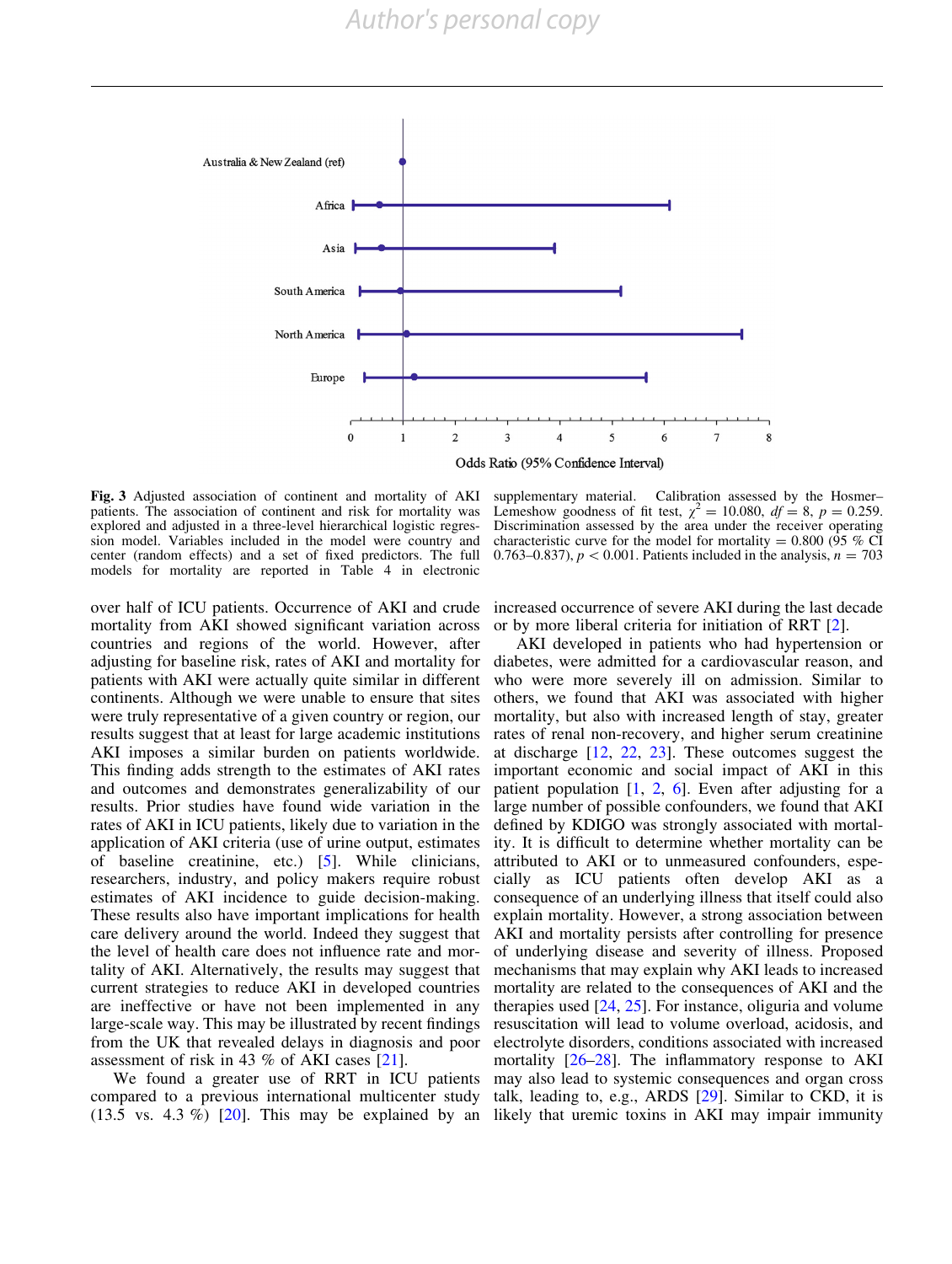and increase infection rates [\[30–32\]](#page-13-0). RRT may be lifesaving for some patients with RRT, but does not entirely reverse the hazards associated with AKI [[33](#page-13-0), [34\]](#page-13-0). Finally, dosing of various drugs in AKI patients is complicated and often leads to treatment failures and adverse drug events [\[35,](#page-13-0) [36](#page-13-0)].

There are several limitations of this study. First, we specifically focused on patients who were admitted to ICU. Second, this study represents a snapshot in time. Especially in centers where a limited number of patients were included, this may have led to sampling bias. Third, participation of centers was on voluntary basis. It is therefore uncertain if cohorts are representative of other centers in the same country. Also, the number of patients in certain countries, continents, and regions is too low to draw firm conclusions as to differences between them. However, the similarity seen in adjusted event rates and outcomes across countries suggests that our results are widely generalizable. Fourth, the reference serum creatinine concentration was unknown in 35.0 % of patients, and estimated by either admission creatinine or back calculated by the MDRD equation, as recommend by the ADQI and KDIGO [\[7](#page-12-0), [9](#page-13-0)]. Siew et al. have shown that an MDRD-derived baseline serum creatinine leads to increased AKI occurrence, whereas we previously found that this leads to very little misclassification, especially with more severe stages [[37](#page-13-0), [38](#page-14-0)]. When these patients were excluded the rate of AKI was actually higher but the impact of AKI on mortality was unchanged. Fifth, we did not collect long-term outcome data. Sixth, the multivariate models were based on a smaller number of patients as a result of missing data, thereby limiting the power of these data. Finally, we used the CKD-EPI equation for calculation of the eGFR. This equation was established in non-ICU patients with CKD, and the values calculated may therefore be less precise in our patients [[39,](#page-14-0) [40\]](#page-14-0).

## **Conclusions**

This is the first multinational cross-sectional study where the epidemiology of AKI in ICU patients was explored using the complete KDIGO criteria. We found that AKI occurred in more than half of ICU patients. Approximately one-fifth of ICU patients had a maximum AKI stage 1, one-tenth AKI stage 2, and one-third 3 AKI stage 3. RRT was used in 13.5 % of ICU patients (23.5 % of patients with AKI). AKI therefore represents an important burden for health care. We found that increasing AKI severity was associated with increased mortality, and this association remained after correction for covariates that may explain mortality. After adjusting for baseline risk there was little variation in AKI occurrence and mortality between different regions in the world.

Acknowledgments This study was not funded by an external source, and the authors were not paid to write this article. The European Society of Intensive Care Medicine/European Critical Care Research Network (ESICM/ECCRN) and the Acute Dialysis Quality Initiative (ADQI) endorsed this study. ESICM/ECCRN and ADQI had no role in the design and conduct of the study; collection, management, analysis, and interpretation of the data; preparation, review, or approval of the manuscript.

The AKI-EPI Study Group Argentina: Hospital Britanico, Buenos Aires (F. Ballestero, M.L. Caivano Nemet, E. Soloaga), Hospital Santojanni, Buenos Aires (D. Chiacchiara), HZGA Simplemente Evita, Buenos Aires (M. Anchorena, P. Centeno, H. Cabrera, M. Casalis, M. Arzel), Clinica Modelo de Lanus, Lanus (J. Vazquez), Hospital Espanol de Mendoza, Godoy Cruz (R. Fernandez, W. Vazquez), Luis Lagomaggiore, Mendoza (J.M. Pina, M.J. Marengo, G. Zakalik, A. Sanchez), Sanatorio Parque, Rosario (M. Carassai), Sanatorio San Carlos, San Carlos de Barilo (G. Alvarez, S. Benitez).

Australia: Austin Health, Heidelberg, Melbourne (R. Bellomo, G. Eastwood, L. Peck), Royal Perth Hospital, Perth (S. Webb).

Austria: University Hospital Innsbruck, Innsbruck (J. Hasslacher, M. Joannidis, R. Reindl-Schwaighofer).

Belgium: Onze Lieve Vrouw Ziekenhuis, Aalst (N. De Neve), AZ Sint-Jan Brugge-Oostende, Brugge (M. Bourgeois), UZ Brussel, Brussels (P. Honoré, H. Spapen, R. Jacobs), Clinique Europe-St-Michel, Brussels (V. Collin), CHU Charleroi, Charleroi (P. Biston, P. Defrance, M. Piagnerelli), Ziekenhuis Oost-Limburg, Genk (F. Jans), Ghent University Hospital, Ghent (D. Benoit, K. Colpaert, J. Decruyenaere, I. Herck, E. Hoste, L. De Crop, C. Clauwaert, A. Verbeke), Maria Middelares, Ghent (Y. Vandormael, J. Heerman, H. Vanoverschelde), AZ St. Lucas, Ghent (D. Rijckaert, K. Leleu), CHU de Liege, Liege (D. Ledoux, P. Wiesen), CHU UCL Dinant-Godinne, Yvoir (P. Evrard, S. Bouhon).

Brazil: Hospital do Servidor Publico Estadual de Sao Paulo, Sao Paulo (B. Ribeiro de Almeida, L.K. Ramos Pereira de Araujo, S.M. Rodrigues Laranja).

Canada: University of Alberta Hospital, Edmonton (S. Bagshaw, A. Parmar), Hopital Maisonneuve Rosemont, Montreal (J. Harvey, M. Leblanc).

Chile: Clinica Alemana de Santiago, Santiago (M. Espinoza).

China: Peking University People's Hospital, Beijing (Y. Jinsong), Beijing Friendship Hospital C, Beijing (M. Duan), Zhejiang Provincial People's Hospital, Hangzhou (Q. Li).

Colombia: Gestion Salud Sa, Cartagena (L.M. Carcamo, C. Espinosa, A. Llama Cano, J.A. Rojas Suarez), Corbic Institute, Envigado (N.J. Fonseca), Clinica Universitaria Bolivari, Medellin (F. Molina, A. Ochoa).

Cuba: Héroes del Baire, Nueva Gerona (J.L. Vazquez Cedeno).

Egypt: El Shefaa, Alexandria (I. Sherif), Wadi El Nile Hospital, Cairo University, Cairo (S. Badawyi), Dar Alfouad hospital, Cairo (A. Alansary).

Finland: Meilahti Hospital, Helsinki (A.-M. Korhonen, S. Nisula, V. Pettilä).

France: Hôpital Antoine Béclère APHP, Clamart (F. Jacobs), Centre Hospitalier de Dieppe, Dieppe (J.-C. Chakarian), Hôpital Raymond Poincaré, Garches (F. Fadel), CHU Michallon, Grenoble (G. Dessertaine), Eduoard Herriot Hospital, Lyon (T. Rimmelé), Bordeaux University Hospital, Pessac (O. Joannes-Boyau), CHU Hôpital Jean Bernard, University of Poitiers, Poitiers (R. Robert).

Germany: Charité University Medicine, Berlin, and Magdeburg University Clinic, Magdeburg (M. Haase, A. Haase-Fielitz), Klinikum Nürnberg, Nuremberg (S. John, J Nentwich, Th. Schrautzer).

Greece: Hygeia Hospital, Maroussi, Athens (K. Edipidis), DTCA Hygeia, Athens (J. Droulias), Corfu General Hospital, Corfu (D.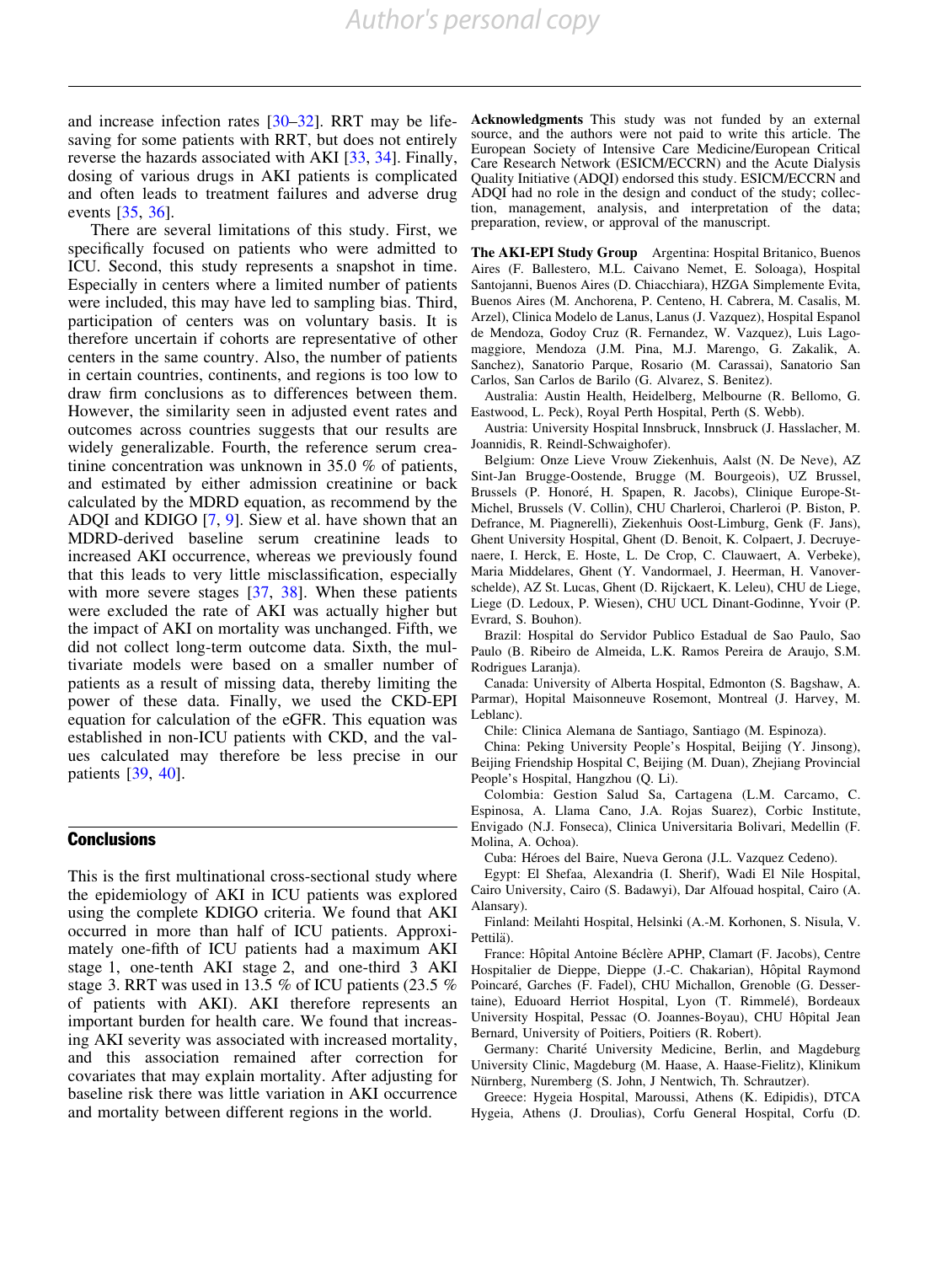*Author's personal copy*

<span id="page-12-0"></span>Arsenis, C. Psarakis), Papanikolaou General Hospital, Thessaloniki (A. Lavrentieva).

Hong Kong Special Administrative Region of the People's Republic of China: Prince of Wales Hospital, Shatin (G. Choi, C. Gomersall).

India: Kalinga Hospital, Bhubaneswar (S. Sahu), Artemis Health Institute, Gurgaon (D. Govil), AMRI, Kolkata (A. Kundu), P. D. Hinduja National Hospital, Mumbai (S. Singh, O. Sundrani), Tata Memorial Centre, Mumbai (B. Trivedi), Ruby Hall Clinic, Pune (S. Prachee).

Italy: Vittorio Emanuele, Catania (G. Castiglione), San Martino, Genova (R. Pinzani), Policlino Umberto I, Rome (M. Cellie, E. Alessandri), San Bortolo, Vicenza (D. Cruz, C. Ronco).

Japan: Kyoto Prefectural University Hospital, Kyoto (F. Amaya), Jikei University School of Medicine, Minatoku (S. Uchino), Osaka City General Hospital, Osaka (T. Natsuko, H. Shimaoka), The University of Tokyo Hospital, Tokyo (K. Doi, T. Yoshida, E. Noiri), Kyorin university Hospital, Tokyo (K. Moriyama), Yokohama City Minato Red Cross Hospital, Yokohama (T. Takei).

Mexico: Medical Center ABC, Mexico City (J. Aguirre), Hospital Espanol de Mexico, Mexico City (E. Vidal, Z.R. Martinez), Angeles Lomas Hospital, Mexico (J.P. Vazquez Mathieu, C. Abascal Caloca), Hospital Angeles Lindavista, Mexico City (C.A. Aguirre Serrato, E. Vidal), Centro Medico ISSEMYM, Metepec (E. Vidal).

The Netherlands: Martini Hospital, Groningen (B. Loef).

New Zealand: Auckland City Hospital, Auckland (R. Parke, C. Simmonds, L. Newby), Middlemore Hospital, Auckland (J. Tai), Christchurch Hospital New Zealand, Christchurch (J. Mehrtens), Waikato Hospital, Hamilton (M. La Pine), Palmerston North Hospital, Palmerston North (G. Cloughley).

Paraguay: Hospital de Clinicas, Asuncion (N. Rivas).

Peru: Hospital San Gabriel, Lima (I. Ramos Palomino).

Portugal: Hospital Garcia de Orta, Almada (S. Lanca), Instituto Portugues de Oncologia, Lisboa (M.J. Bouw), Santo Antonio Hospital, Porto (C. Teixeira, S. Fontes Ribeiro).

Russia: Center for Cardiovascular Surgery, Moscow (M. Yaroustovsky).

Serbia: Institute for Pulmonary Diseases, Sremska Kamenica (U. Batranovic).

South Korea: Konkuk University Hospital, Seoul (K.-M. Lee).

Spain: General Hospital of Castellon, Castellon (S. Mas, S. Altaba), Complejo Universitario de Leon, Leon (I. Gonzalez), ICU, Hospital Universitario de Malaga, Malaga (M.E. Herrera-Gutierrez, R. Olalla-Sanchez, G. Sellez-Perez, L. Chimali-Cobano), Clinica Universidad Navarra, Pamplona (A. Ferrer-Nadal, P. Monedero, J.R. Pérez-Valdivieso), Hospital Virgen Del Camino, Pamplona (M. GarciaMontesinos), Hospital Universitario De Valme, Sevilla (D. Herrera), Hospital Torrevieja, Torrevieja (E. Herrero), Hospital Xeral de Vigo, Vigo (J.C. Diz, B.M. Jimenez).

Switzerland: Klinik Im Park Hirslanden, Zürich (T. Gaspert).

Tunisia: Abderrahmane Mami, Ariana (M. Besbes).

Turkey: University of Kocaeli, Kocaeli (N. Baykara).

Ukraine: Institute of Nephrology National Academy of Medical Sciences of Ukraine, Kyiv (M. Kolesnyk).

UK: UCL Center for Nephrology, Royal Free Hospital, London (A. Davenport), Guy's & St Thomas Foundation Hospital, London (M. Ostermann), Western Sussex Hospital Trust, Worthing (Y. Syed, L. Forni).

USA: Albany Medical Center Hospital, Albany (J. Cerda), Cleveland Clinic, Cleveland (S. Demirjian), Geisinger Medical Center, Danville (M. Craft), UPMC McKeesport, McKeesport (A. Uppalapati), Bruce W. Carter Department of Critical Care Medicine, Miami (C. Cely), Ruby Memorial Hospital, Morgantown (R. Schmidt), Hospital of the University of Pennsylvania, Philadelphia (K. Markelz, M. Shashaty), University of Pittsburgh Presbyterian, Pittsburgh (N. Kannan, J Kellum), Mayo Clinic, Rochester (M. Selby, K. Banaei-Kashani, J. Steuernagle), Strong Memorial Hospital, Rochester (D. Kaufman), University of California San Francisco Moffitt-Long Hospital, San Francisco (K. Kordesch, K. Liu).

Conflicts of interest EH received speakers fee from Astute Medical, and an Industrial Research Fund (IOF) from Ghent University for a validation study on a biomarker for AKI. SMB has consulted for and received honoraria from Gambro-Baxter. CG has received sponsorship for an academic conference from Gambro. OJB has received grants and non-financial support from Gambro, BBraun, Fresenius, and Astute Medical. MJ has consulted for and received honoraria from Baxter, Gambro, Fresenius, CLS Behring, BBraun, AM Pharma, Sanofi, Astute. JK has received grant support and/or consulting fees from Fresenius, Gambro, Baxter, Astute Medical, Alere, AM Pharma, Spectral, Grifols, Cytosorbents, Alung, Atox Bio, Bard, Kaneka. RM has received grants from the International Safety Adverse Events Consortium and Thrasos, he has options in Astute Medical and served in the scientific advisory board for trials for Abbvie, AM Pharma, and Eli Lilly, and consulted for CSL Behring, GSK, Baxter, Sova, Astellas, and Sanofi-Aventis. PP has consulted for Complexa Inc. SW is Director and Shareholder of Aalix Healthcare Services Consulting, which has provided services related to AKI.

# References

- 1. Lameire NH, Bagga A, Cruz D, De Maeseneer J, Endre Z, Kellum JA, Liu KD, Mehta RL, Pannu N, Van Biesen W, Vanholder R (2013) Acute kidney injury: an increasing global concern. Lancet 382:170–179
- 2. Siew ED, Davenport A (2015) The growth of acute kidney injury: a rising tide or just closer attention to detail? Kidney Int 87:46–61
- 3. Bellomo R, Kellum JA, Ronco C (2012) Acute kidney injury. Lancet 380:756–766
- 4. Hoste EA, Schurgers M (2008) Epidemiology of acute kidney injury: how big is the problem? Crit Care Med 36:S146–S151
- 5. Murugan R, Kellum JA (2011) Acute kidney injury: what's the prognosis. Nat Rev Nephrol 7:209–217
- 6. Chawla LS, Eggers PW, Star RA, Kimmel PL (2014) Acute kidney injury and chronic kidney disease as interconnected syndromes. N Engl J Med 371:58–66
- 7. Bellomo R, Ronco C, Kellum JA, Mehta RL, Palevsky P (2004) Acute renal failure—definition, outcome measures, animal models, fluid therapy and information technology needs: the Second International Consensus Conference of the Acute Dialysis Quality Initiative (ADQI) Group. Crit Care 8:R204–R212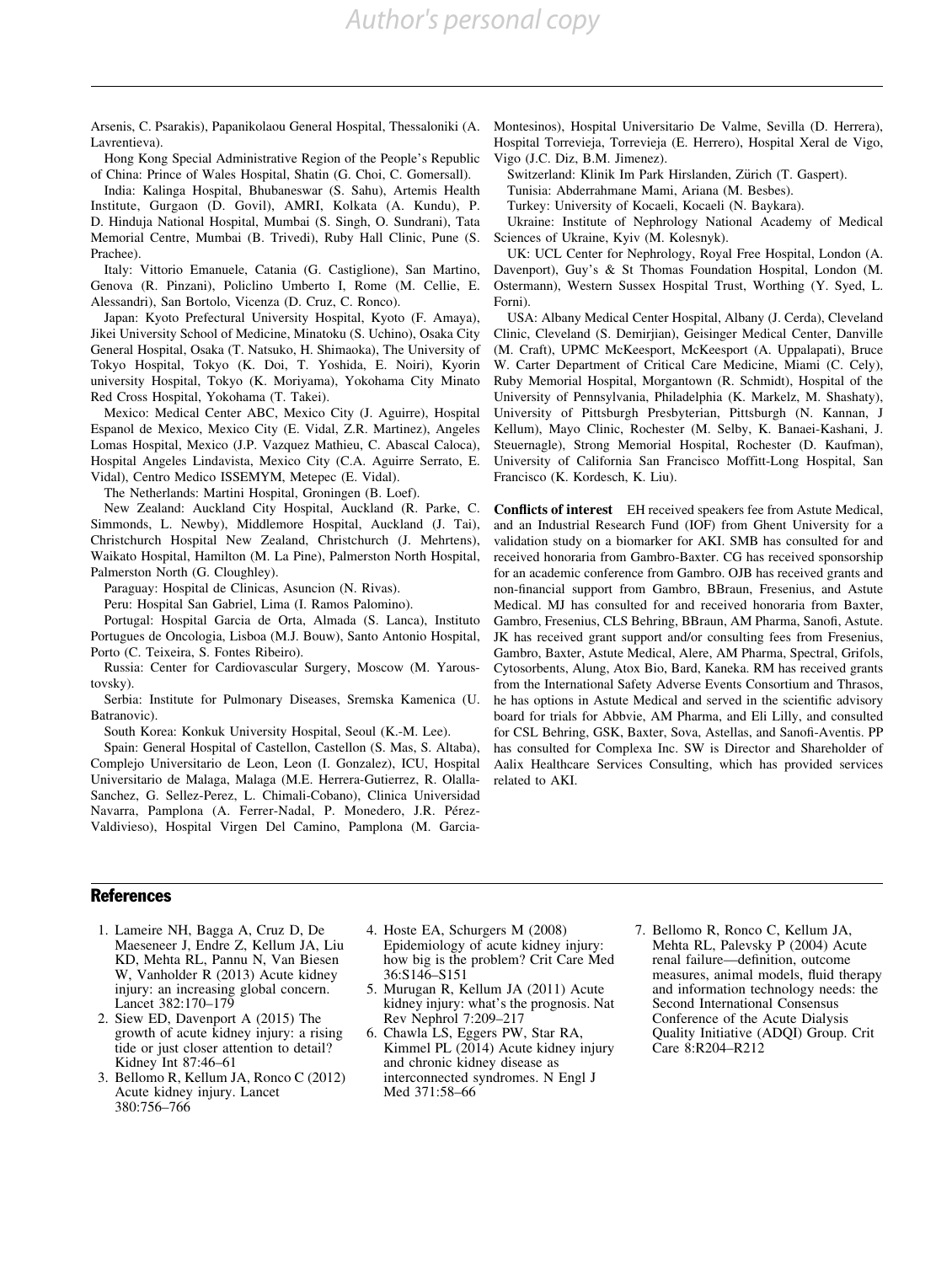*Author's personal copy*

- <span id="page-13-0"></span>8. Mehta RL, Kellum JA, Shah SV, Molitoris BA, Ronco C, Warnock DG, Levin A (2007) Acute Kidney Injury Network: report of an initiative to improve outcomes in acute kidney injury. Crit Care 11:R31
- 9. Kidney Disease: Improving Global Outcomes (KDIGO) Acute Kidney Injury Work Group (2012) KDIGO clinical practice guideline for acute kidney injury. Kidney Int 2:1–138
- 10. Grams ME, Waikar SS, Macmahon B, Whelton S, Ballew SH, Coresh J (2014) Performance and limitations of administrative data in the identification of AKI. Clin J Am Soc Nephrol 9:682–689
- 11. von Elm E, Altman DG, Egger M, Pocock SJ, Gotzsche PC, Vandenbroucke JP (2007) The Strengthening the Reporting of Observational Studies in Epidemiology (STROBE) statement: guidelines for reporting observational studies. Lancet 370:1453–1457
- 12. Hoste EA, Clermont G, Kersten A, Venkataraman R, Angus DC, De Bacquer D, Kellum JA (2006) RIFLE criteria for acute kidney injury are associated with hospital mortality in critically ill patients: a cohort analysis. Crit Care 10:R73
- 13. Moreno RP, Metnitz PG, Almeida E, Jordan B, Bauer P, Campos RA, Iapichino G, Edbrooke D, Capuzzo M, Le Gall JR (2005) SAPS 3—from evaluation of the patient to evaluation of the intensive care unit. Part 2: development of a prognostic model for hospital mortality at ICU admission. Intensive Care Med 31:1345–1355
- 14. Vincent JL, Moreno R, Takala J, Willatts S, De Mendonca A, Bruining H, Reinhart CK, Suter PM, Thijs LG (1996) The SOFA (Sepsis-related Organ Failure Assessment) score to describe organ dysfunction/failure. On behalf of the Working Group on Sepsis-Related Problems of the European Society of Intensive Care Medicine. Intensive Care Med 22:707–710
- 15. Levey AS, Stevens LA, Schmid CH, Zhang YL, Castro AF, Feldman HI, Kusek JW, Eggers P, Van Lente F, Greene T, Coresh J (2009) A new equation to estimate glomerular filtration rate. Ann Intern Med 150:604–612
- 16. World Health Organisation (2014) Global health expenditure database: quick reports: table of key indicators for all the Member States. [http://apps.who.int/nha/database/](http://apps.who.int/nha/database/StandardReportList.aspx) [StandardReportList.aspx.](http://apps.who.int/nha/database/StandardReportList.aspx) Accessed 28 Apr 2014

17. The World Bank (2014) Countries and economies. <http://data.worldbank.org/country>.

Accessed 28 Apr 2014

- 18. United Nations (2013) Composition of macro geographical (continental) regions, geographical sub-regions, and selected economic and other groupings. [https://unstats.un.org/unsd/methods/](https://unstats.un.org/unsd/methods/m49/m49regin.htm) [m49/m49regin.htm](https://unstats.un.org/unsd/methods/m49/m49regin.htm). Accessed 28 Apr 2014
- 19. Altman DG, Machin D, Bryant TN, Gardner MJ (2000) Statistics with confidence. Confidence intervals and statistical guidelines, 2nd edn. BMJ Books, Bristol
- 20. Uchino S, Kellum JA, Bellomo R, Doig GS, Morimatsu H, Morgera S, Schetz M, Tan I, Bouman C, Macedo E, Gibney N, Tolwani A, Ronco C (2005) Acute renal failure in critically ill patients: a multinational, multicenter study. JAMA 294:813–818
- 21. NCEPOD (2009) Acute kidney injury: adding insult to injury (2009). <http://www.ncepod.org.uk/2009aki.htm>. Accessed 2 Sept 2014
- 22. Mandelbaum T, Scott DJ, Lee J, Mark RG, Malhotra A, Waikar SS, Howell MD, Talmor D (2011) Outcome of critically ill patients with acute kidney injury using the Acute Kidney Injury Network criteria. Crit Care Med 39:2659–2664
- 23. Nisula S, Kaukonen KM, Vaara ST, Korhonen AM, Poukkanen M, Karlsson S, Haapio M, Inkinen O, Parviainen I, Suojaranta-Ylinen R, Laurila JJ, Tenhunen J, Reinikainen M, Ala-Kokko T, Ruokonen E, Kuitunen A, Pettila V (2013) Incidence, risk factors and 90-day mortality of patients with acute kidney injury in Finnish intensive care units: the FINNAKI study. Intensive Care Med 39:420–428
- 24. Hoste EA, De Corte W (2011) Clinical consequences of acute kidney injury. Contrib Nephrol 174:56–64
- 25. Singbartl K, Kellum JA (2012) AKI in the ICU: definition, epidemiology, risk stratification, and outcomes. Kidney Int 81:819–825
- 26. Vaara ST, Korhonen A-M, Kaukonen K-M, Nisula S, Inkinen O, Hoppu S, Laurila JJ, Mildh L, Reinikainen M, Lund V, Parviainen I, Pettila V, Finnaki SG (2012) Fluid overload is associated with an increased risk for 90-day mortality in critically ill patients with renal replacement therapy: data from the prospective FINNAKI study. Crit Care 16:R197
- 27. Kellum JA, Song M, Li J (2004) Science review: extracellular acidosis and the immune response: clinical and physiologic implications. Crit Care  $8:331 - 336$
- 28. Uchino S, Bellomo R, Ronco C (2001) Intermittent versus continuous renal replacement therapy in the ICU: impact on electrolyte and acid–base balance. Intensive Care Med 27:1037–1043
- 29. Li X, Hassoun HT, Santora R, Rabb H (2009) Organ crosstalk: the role of the kidney. Curr Opin Crit Care 15:481–487
- 30. Hoste EA, Blot SI, Lameire NH, Vanholder RC, De Bacquer D, Colardyn FA (2004) Effect of nosocomial bloodstream infection on the outcome of critically ill patients with acute renal failure treated with renal replacement therapy. J Am Soc Nephrol 15:454–462
- 31. Reynvoet E, Vandijck DM, Blot SI, Dhondt AW, De Waele JJ, Claus S, Buyle FM, Vanholder RC, Hoste EA (2009) Epidemiology of infection in critically ill patients with acute renal failure. Crit Care Med 37:2203–2209
- 32. Mehta RL, Bouchard J, Soroko SB, Ikizler TA, Paganini EP, Chertow GM, Himmelfarb J (2011) Sepsis as a cause and consequence of acute kidney injury: Program to Improve Care in Acute Renal Disease. Intensive Care Med 37:241–248
- 33. Elseviers MM, Lins RL, Van der Niepen P, Hoste E, Malbrain ML, Damas P, Devriendt J, Sharf Investigators (2010) Renal replacement therapy is an independent risk factor for mortality in critically ill patients with acute kidney injury. Crit Care 14:R221
- 34. Schneider AG, Uchino S, Bellomo R (2012) Severe acute kidney injury not treated with renal replacement therapy: characteristics and outcome. Nephrol Dial Transplant 27:947–952
- 35. Udy AA, Roberts JA, Lipman J (2013) Clinical implications of antibiotic pharmacokinetic principles in the critically ill. Intensive Care Med 39:2070–2082
- 36. De Waele JJ, Lipman J, Akova M, Bassetti M, Dimopoulos G, Kaukonen M, Koulenti D, Martin C, Montravers P, Rello J, Rhodes A, Udy AA, Starr T, Wallis SC, Roberts JA (2014) Risk factors for target non-attainment during empirical treatment with beta-lactam antibiotics in critically ill patients. Intensive Care Med 40:1340–1351
- 37. Siew ED, Matheny ME, Ikizler TA, Lewis JB, Miller RA, Waitman LR, Go AS, Parikh CR, Peterson JF (2010) Commonly used surrogates for baseline renal function affect the classification and prognosis of acute kidney injury. Kidney Int 77:536–542